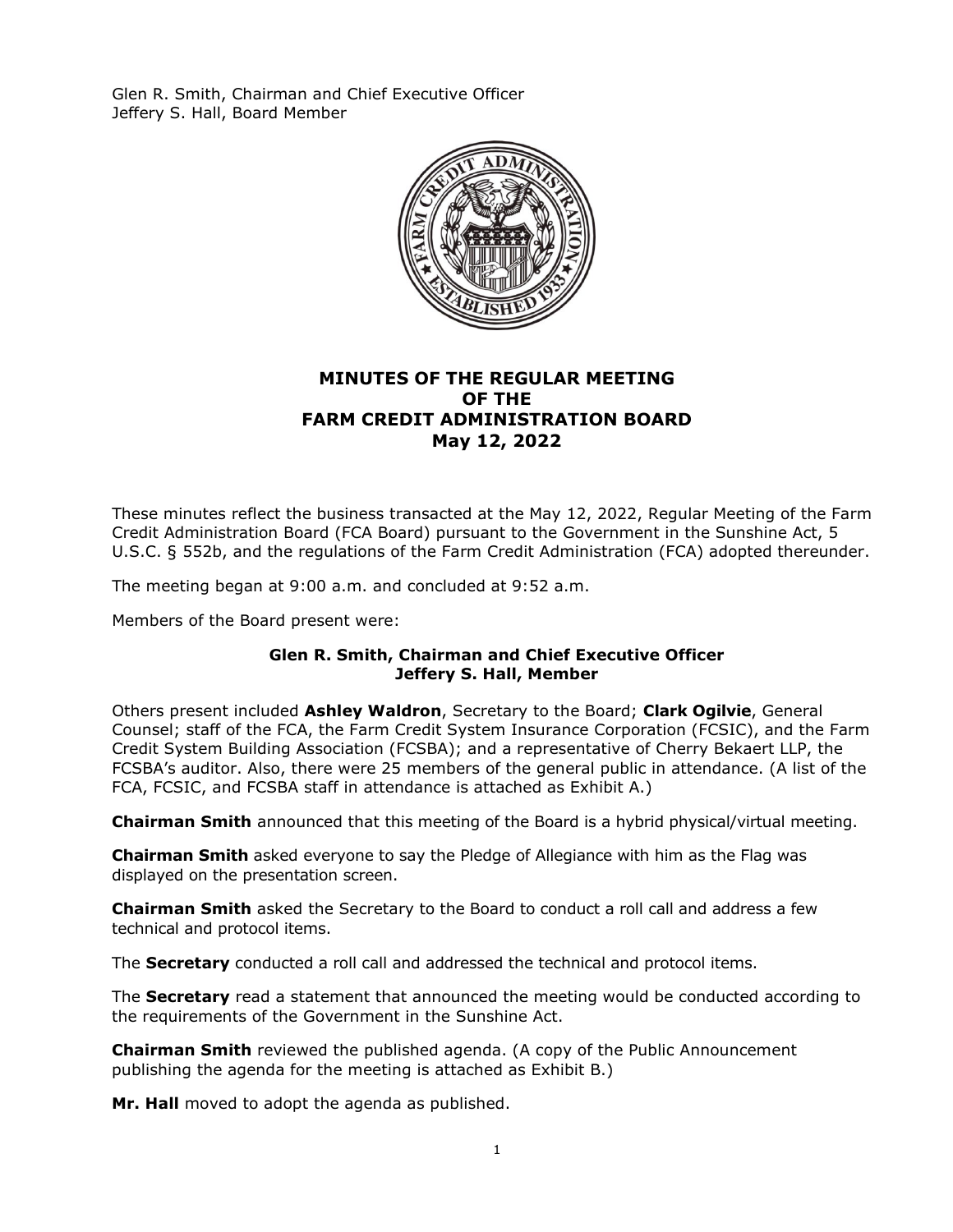**Chairman Smith** seconded the motion.

There being no further discussion, **Chairman Smith** called the question.

The **Secretary** polled the Board Members and the motion carried unanimously.

**Mr. Hall** noted that the agenda did include portions of the meeting that should be closed to the public as permitted by the Government in the Sunshine Act and therefore moved that the meeting be closed at that point as shown on the agenda.

**Chairman Smith** seconded the motion.

There being no further discussion, **Chairman Smith** called the question.

The **Secretary** polled the Board Members and the motion carried unanimously.

### **OPEN SESSION**

### **Approval of Minutes**

#### **Minutes for April 14, 2022, Regular Board Meeting (BM-12-MAY-22-01)**

**Mr. Hall** moved to approve the minutes for the April 14, 2022, FCA Regular Board meeting.

**Chairman Smith** seconded the motion.

There being no further discussion, **Chairman Smith** called the question.

The **Secretary** polled the Board Members and the motion carried unanimously. **(BM-12-MAY-22-01)** 

(A copy of the official "Board Action Item" is attached as Exhibit C.)

### **Reports**

### **Farm Credit System Building Association Auditor's Report**

**Brynn McNeil** of **Cherry Bekaert, LLP** presented the FCSBA Auditor's Report.

**Chairman Smith** asked if there were any questions or comments from the Board.

There were no further questions or comments.

(A copy of the PowerPoint presentation is attached as Exhibit E.)

### **New Business**

#### **Young, Beginning, and Small Farmers and Ranchers Proposed Rule (BM-12-MAY-22-02)**

**Jessica Potter** of the **Office of Regulatory Policy** and **Hazem Isawi** of the **Office of General Counsel** presented the Young, Beginning, and Small Farmers and Ranchers Proposed Rule.

**Chairman Smith** asked if there were any questions or comments from the Board.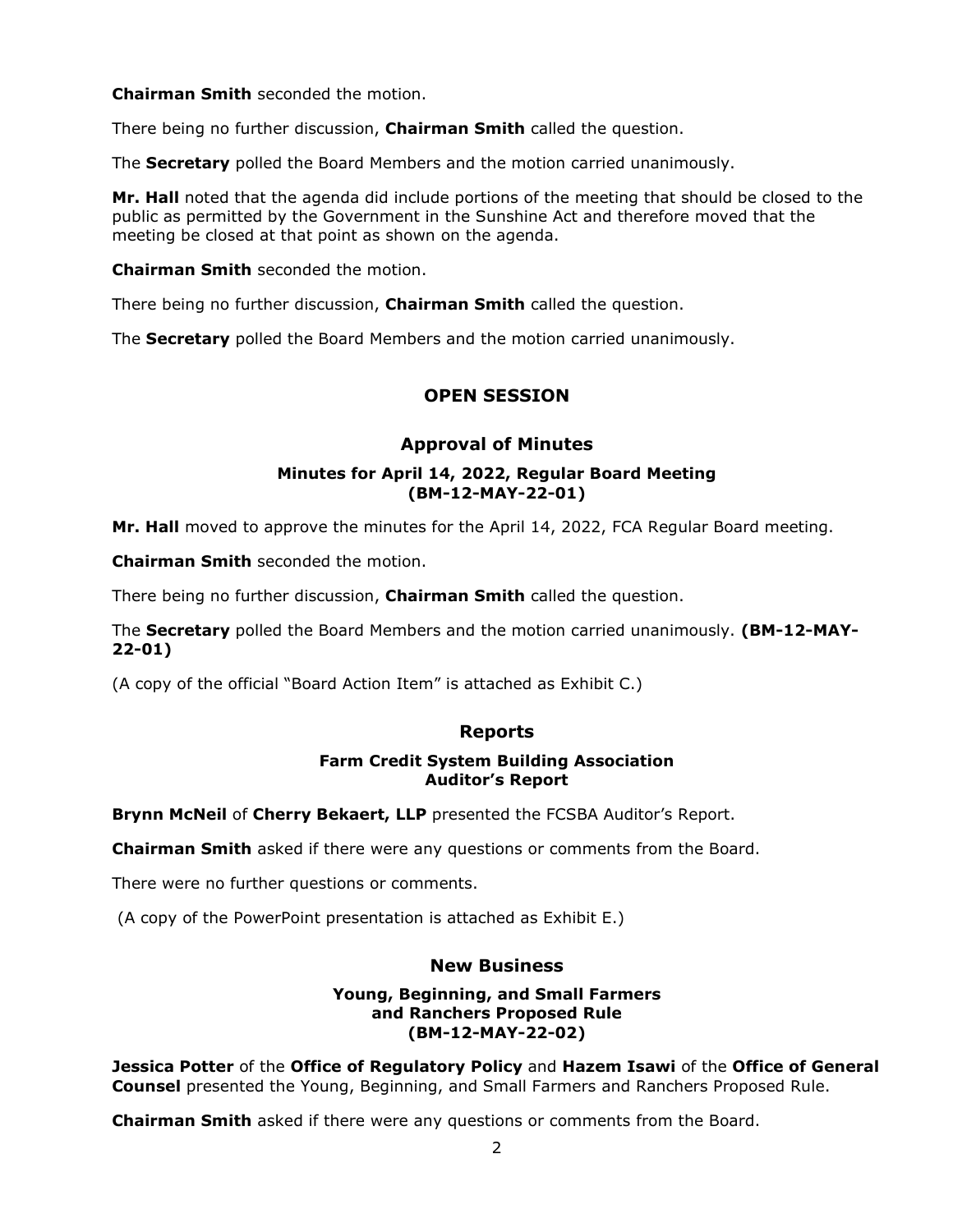There being no further questions or comments, **Chairman Smith** asked the staff to provide their recommendation. The staff provided their recommendation.

**Chairman Smith** called for a motion on the staff's recommendation.

**Mr. Hall** moved to approve the staff's recommendation regarding the Young, Beginning, and Small Farmers and Ranchers Proposed Rule.

**Chairman Smith** seconded the motion.

**Chairman Smith** asked if there was any further discussion.

There being no further discussion, **Chairman Smith** called the question.

The **Secretary** polled the Board Members and the motion carried unanimously. **(BM-12-MAY-22-02)** 

(A copy of the official "Board Action Item" is attached as Exhibit D.)

**Chairman Smith** had a written statement. **Chairman Smith** read aloud this statement and requested that the **Secretary** include this statement in the minutes. (Chairman Smith's statement is attached as Exhibit F.)

### **CLOSED EXECUTIVE SESSION**

**Chairman Smith** thanked the members of the public for attending and noted that this was a closed executive session.

**Chairman Smith** asked members of the public to disconnect from the virtual portion of the meeting or exit the Board Room and asked that only the following persons remain present: Board Members; Executive Assistants; Special Assistants; Brynn McNeil of Cherry Bekaert LLP; the Secretary to the Board; the General Counsel and Deputy General Counsel; the FCA Chief Operating Officer; and OIT staff members Jerry Versace, Ben Rana, and Ricardo Matos.

**Chairman Smith** asked **OIT staff** to confirm that only the individuals whom the Chairman had listed remained connected. **OIT staff** provided that confirmation.

**Chairman Smith** convened the closed executive session of the meeting at 9:46 a.m. and asked **OIT staff** to confirm that the proceedings of the closed executive session were being recorded as required by the Government in the Sunshine Act. **OIT staff** provided that confirmation.

**Chairman Smith** then instructed the **General Counsel** to furnish the **Secretary** with a certification, pursuant to 5 U.S.C. § 552b(f), that the portions of the meeting held in closed session may be properly closed to the public.

The **Secretary** noted the start time of the closed executive session, indicated she had the certification from the **General Counsel**, and called the roll. (Attendees are shown in Exhibit A.) (A copy of the certification is attached hereto as Exhibit G.)

#### **Executive Session with Farm Credit System Building Association Auditor**

The **Board** met in executive session with **Brynn McNeil** of **Cherry Bekaert LLP**. (Those in attendance are listed in Exhibit A.)

**Chairman Smith** opened the discussion for questions and comments from the Board.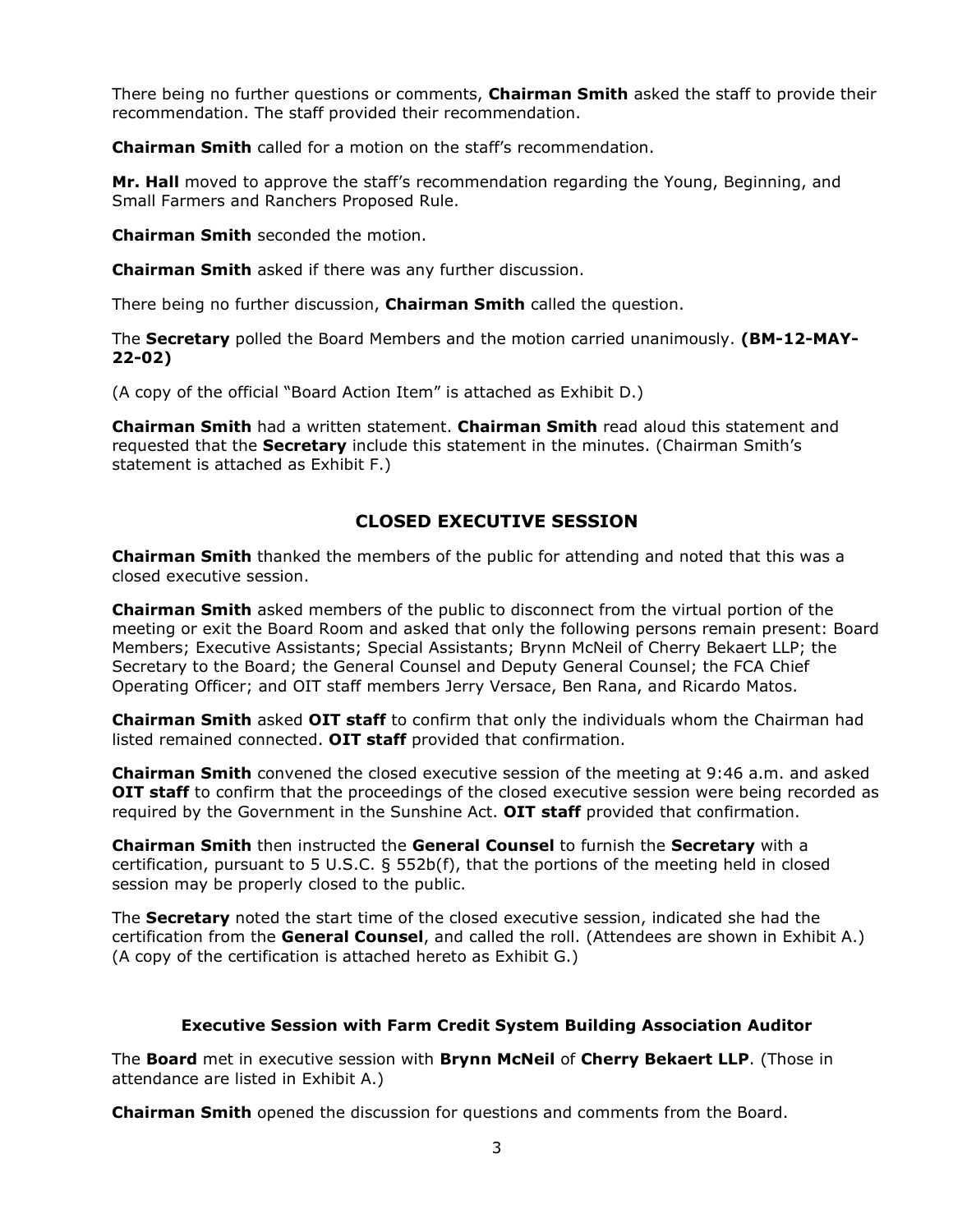There were no further questions or comments. There being no further discussion, **Chairman Smith** thanked the auditor.

### **ADJOURNMENT**

There being no further business to come before the Board, **Chairman Smith** indicated he would entertain a motion to adjourn the meeting.

**Mr. Hall** moved that the meeting be adjourned.

**Chairman Smith** seconded the motion.

**Chairman Smith** called the question.

The **Secretary** polled the Board Members and the motion carried unanimously.

The meeting adjourned at 9:52 a.m.

### **NOTATIONAL VOTE ACTIONS**

There were two notational vote actions approved by the FCA Board from April 14, 2022, through May 11, 2022, as follows:

| Item<br><b>Number</b> | <b>Action Date</b> | Voting<br><b>Results</b> | Subject                                                                                                                         |
|-----------------------|--------------------|--------------------------|---------------------------------------------------------------------------------------------------------------------------------|
| NV 22-08              | 04/15/2022         | Approved                 | Appointment of Sandra Walters as Chief Financial<br>Officer and Director of the Office of the Chief<br><b>Financial Officer</b> |
| NV 22-09              | 04/19/2022         | Approved                 | Final Interagency Questions and Answers<br>Regarding Flood Insurance                                                            |

The undersigned hereby certify that the foregoing minutes are the official minutes of the Regular Meeting of the Farm Credit Administration Board held on May 12, 2022.

 $\sqrt{s/2}$ 

Glen R. Smith Board Chairman and Chief Executive Officer  $\sqrt{s/2}$ 

Ashley Waldron Secretary to the Board

Approved: June 9, 2022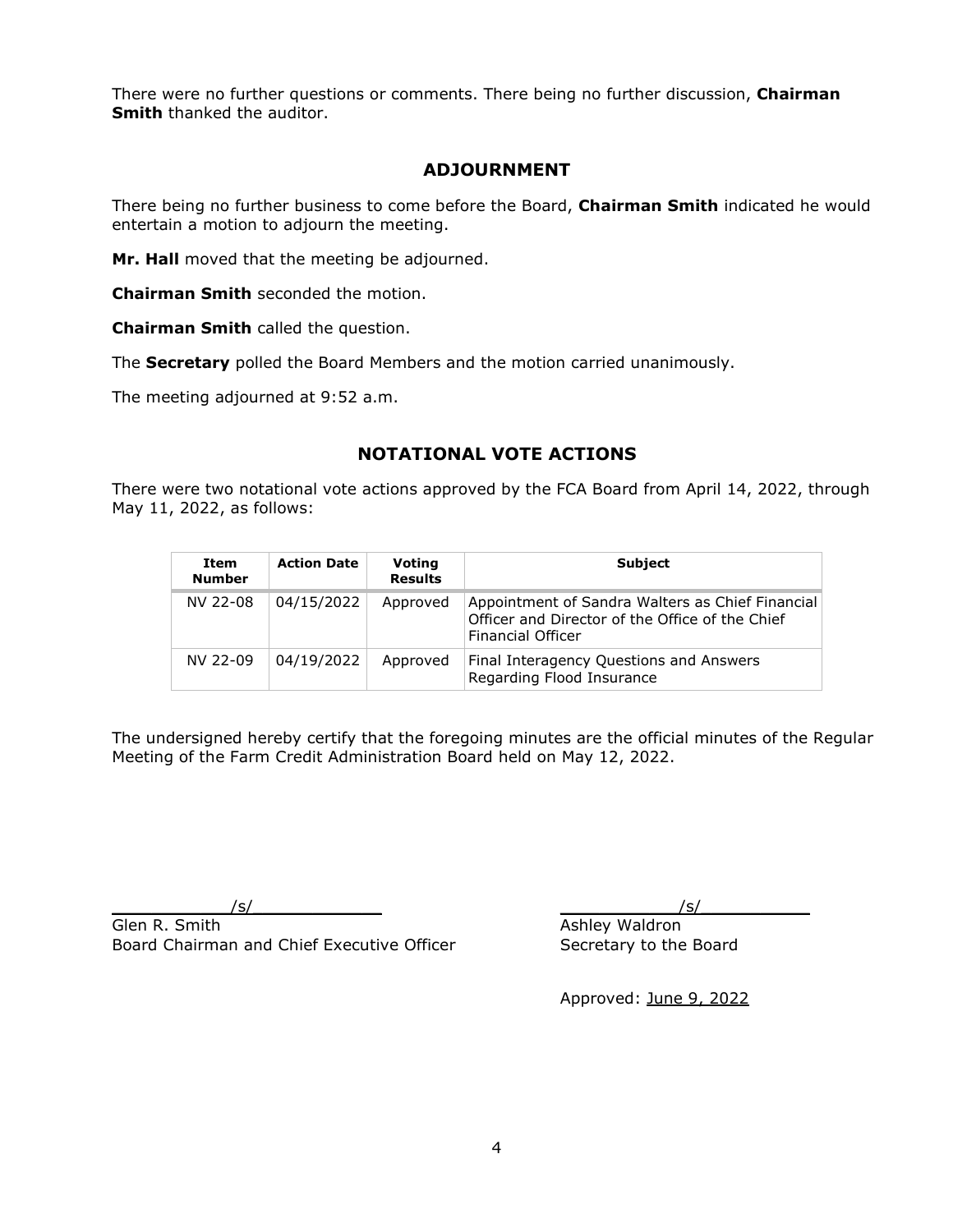### **STAFF PRESENT AT THE FCA REGULAR BOARD MEETING May 12, 2022**

Glen R. Smith, Board Chairman and CEO Jeffery S. Hall, Board Member

| <b>ATTENDEES</b>           | <b>OPEN</b><br><b>SESSION</b> | <b>CLOSED</b><br><b>EXECUTIVE</b><br><b>SESSION</b> |
|----------------------------|-------------------------------|-----------------------------------------------------|
| <b>Office of the Board</b> |                               |                                                     |
| Smith, Glen                | $\pmb{\mathsf{X}}$            | X                                                   |
| Hall, Jeff                 | X                             | X                                                   |
| Donner, Mary Alice         | X                             | X                                                   |
| Lewandrowski, Barbara      | X                             | Χ                                                   |
| Calhoun, Gaye              | X                             |                                                     |
| Waldron, Ashley            | X                             | X                                                   |
| <b>COO</b>                 |                               |                                                     |
| Coleman, Robert            | Χ                             | Χ                                                   |
| <b>OIT</b>                 |                               |                                                     |
| Golley, Jerry              | Χ                             |                                                     |
| Versace, Jerry             | $\overline{\mathsf{x}}$       | Χ                                                   |
| Matos, Ricardo             | X                             | X                                                   |
| Rana, Ben                  | X                             | Χ                                                   |
| <b>OCPA</b>                |                               |                                                     |
| Stokke, Mike               | X                             |                                                     |
| Middleton, Russell         | X                             |                                                     |
| Meaux, Willy               | X                             |                                                     |
| <b>OGC</b>                 |                               |                                                     |
| Ogilvie, Clark             | Χ                             | X                                                   |
| Griffin, Ward              | X                             | Χ                                                   |
| Isawi, Hazem               | X                             |                                                     |
| Grossman, Andra            | X                             |                                                     |
| <b>OE</b>                  |                               |                                                     |
| Duffy, Mike                | X                             |                                                     |
| Fennewald, Dan             | $\overline{\mathsf{x}}$       |                                                     |
| Greenlee, Angela           | X                             |                                                     |
| <b>ODAE</b>                |                               |                                                     |
| D'Antoni, Jeremy           | X                             |                                                     |
| Shields, Dennis            | X                             |                                                     |
| Iannetta, Sal              | Χ                             |                                                     |
| <b>OIG</b>                 |                               |                                                     |
| Cerne, Sonya               | X                             |                                                     |
| Miller, Kevin              | X                             |                                                     |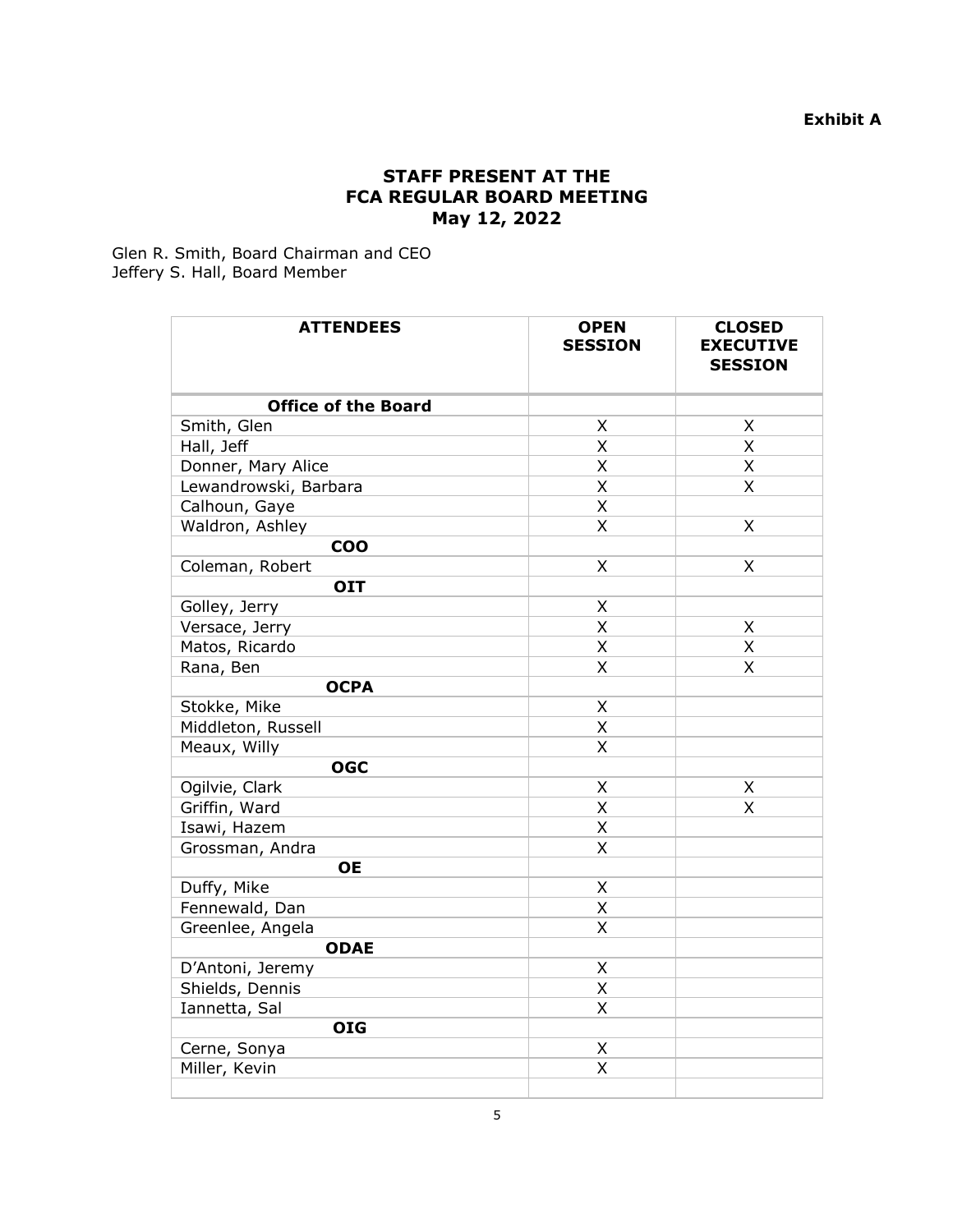| <b>ATTENDEES</b>                           | <b>OPEN</b><br><b>SESSION</b> | <b>CLOSED</b><br><b>EXECUTIVE</b><br><b>SESSION</b> |
|--------------------------------------------|-------------------------------|-----------------------------------------------------|
| <b>OSMO</b>                                |                               |                                                     |
| Rea, Laurie                                | X                             |                                                     |
| <b>ORP</b>                                 |                               |                                                     |
| Kramp, Kevin                               | X                             |                                                     |
| Agans, Autumn                              | X                             |                                                     |
| Johansen, Mark                             | X                             |                                                     |
| Potter, Jessica                            | X                             |                                                     |
| <b>OCFO</b>                                |                               |                                                     |
| Walters, Sandi                             | X                             |                                                     |
| Gandy, Doug                                | X                             |                                                     |
| <b>OAS</b>                                 |                               |                                                     |
| Bell, Vonda                                | X                             |                                                     |
| Clark, Patrina                             | X                             |                                                     |
| <b>FCSIC</b>                               |                               |                                                     |
| Rubin, Howard                              | X                             |                                                     |
| <b>FCSBA</b>                               |                               |                                                     |
| Albrecht, Rick                             | X                             |                                                     |
| McNeil, Brynn (Cherry Bekaert LLP auditor) | X                             | X                                                   |
| <b>GENERAL PUBLIC</b>                      | 25                            | N/A                                                 |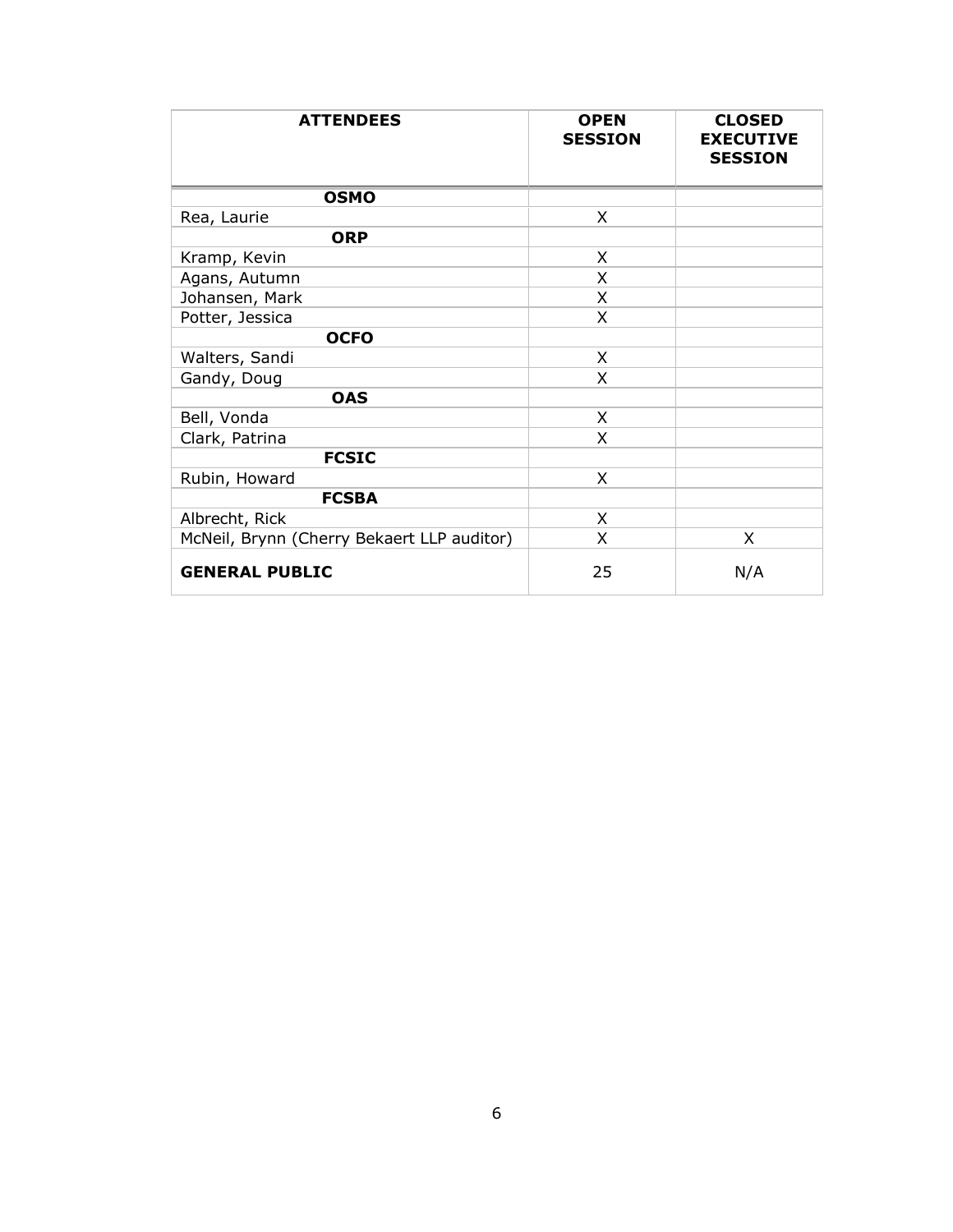### **Farm Credit Administration** 1501 Farm Credit Drive

McLean, VA 22102-5090 (703) 883-4000



### **PUBLIC ANNOUNCEMENT OF MEETING SUBJECT TO THE GOVERNMENT IN THE SUNSHINE ACT**

### **Farm Credit Administration Board Regular Meeting May 12, 2022**

**TIME AND DATE:** 9:00 a.m., Thursday, May 12, 2022.

**PLACE:** You may observe the open portions of this meeting in person at 1501 Farm Credit Drive, McLean, Virginia 22102-5090, or virtually. If you would like to observe, at least 24 hours in advance, visit FCA.gov, select "Newsroom," then select "Events." From there, access the linked "Instructions for board meeting visitors" and complete the described registration process.

**STATUS:** Parts of this meeting will be open to the public. The rest of the meeting will be closed to the public.

**MATTERS TO BE CONSIDERED:** The following matters will be considered:

#### **Portions Open to the Public**

- Approval of April 14, 2022, Minutes
- Farm Credit System Building Association Auditor's Report on 2021 Financial Audit
- Young, Beginning, and Small Farmers and Ranchers Proposed Rule

#### **Portions Closed to the Public**

• Executive Session with Farm Credit System Building Association Auditor

**CONTACT PERSON FOR MORE INFORMATION:** If you need more information or assistance for accessibility reasons, or if you have questions, contact Ashley Waldron, Secretary to the Board. Telephone: 703-883-4009. TTY: 703-883-4056.

 $\sqrt{s/2}$ 

Ashley Waldron Secretary to the Board April 28, 2022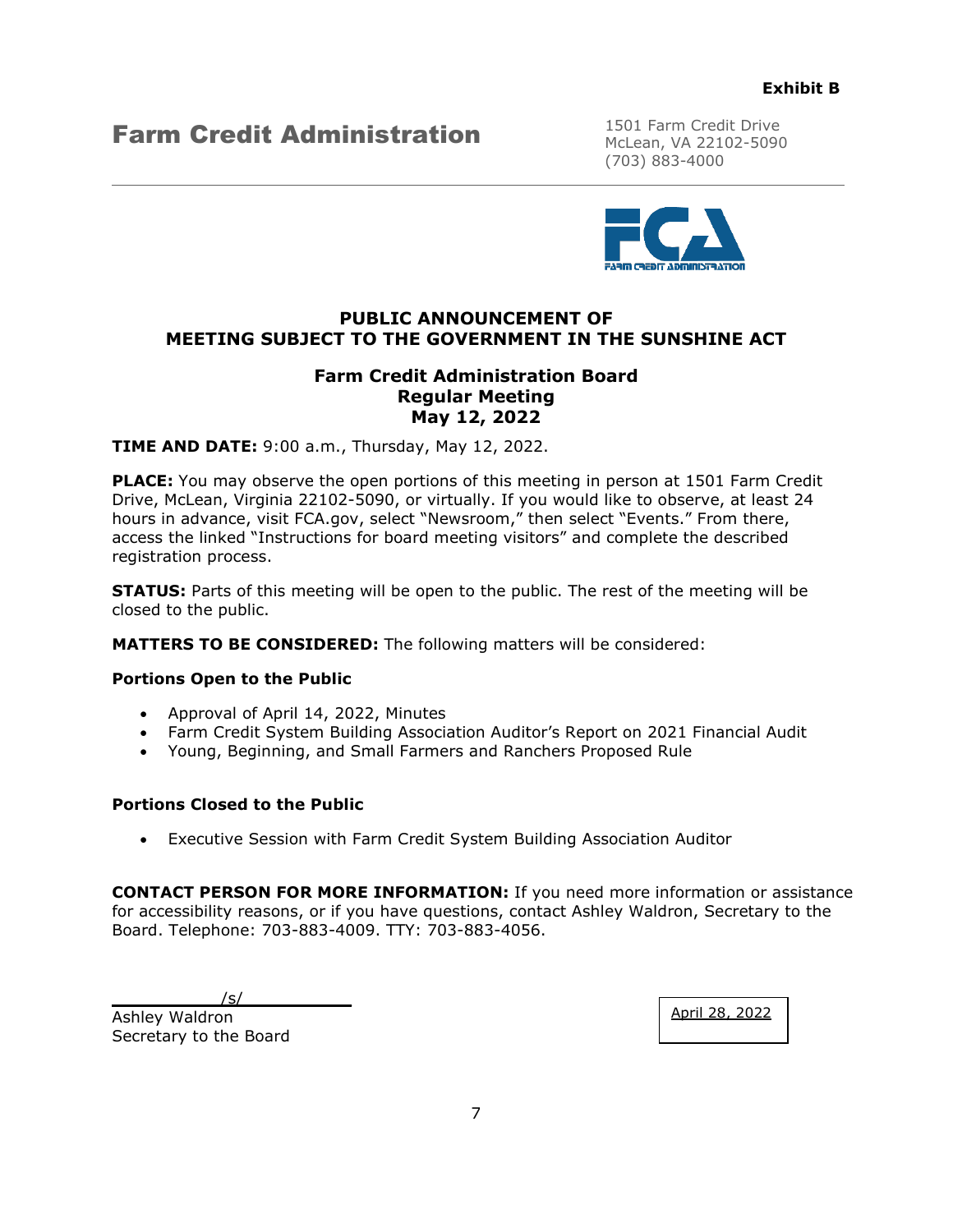### Farm Credit Administration

### **BOARD ACTION ITEM**

1501 Farm Credit Drive McLean, VA 22102-5090 (703) 883-4000



### **FCA BOARD ACTION ON**

**Minutes for April 14, 2022** 

### **BM-12-MAY-22-01**

**Effective Date:** May 12, 2022

**Impact on Prior Board Actions:** None

### **THE FCA BOARD HEREBY:**

• Approves the minutes for April 14, 2022.

### **DATED THIS 12th DAY OF MAY 2022**

**BY ORDER OF THE BOARD**

 $\sqrt{s/2}$ 

Ashley Waldron Secretary to the Board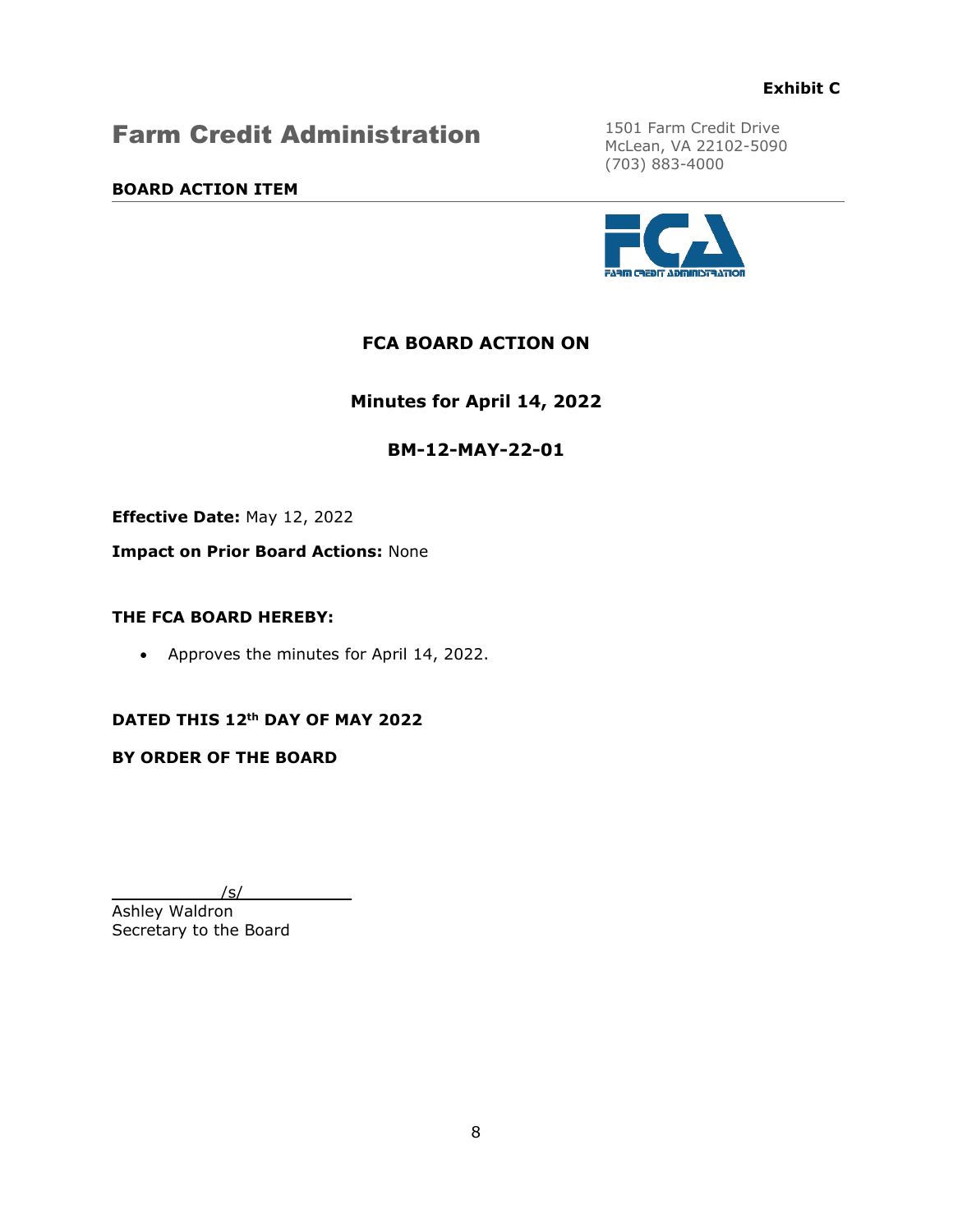### Farm Credit Administration

### **BOARD ACTION ITEM**

1501 Farm Credit Drive McLean, VA 22102-5090 (703) 883-4000



### **FCA BOARD ACTION ON**

### **Young, Beginning, and Small Farmers and Ranchers Proposed Rule**

### **BM-12-MAY-22-02**

**Effective Date:** May 12, 2022

**Impact on Prior Board Actions:** No material impact on prior Board actions.

### **THE FCA BOARD HEREBY:**

- Approves the proposed rule that reorganizes, restructures, and revises regulations in 12 CFR part 614 governing Young, Beginning, and Small Farmers and Ranchers and revises a reference in 12 CFR part 620.5 governing Contents of the annual report to shareholders.
- Authorizes staff to make any further technical or grammatical changes to this proposed rule that may be necessary prior to publication in the Federal Register.

### **DATED THIS 12th DAY OF MAY 2022**

#### **BY ORDER OF THE BOARD**

 $\sqrt{s/2}$ 

Ashley Waldron Secretary to the Board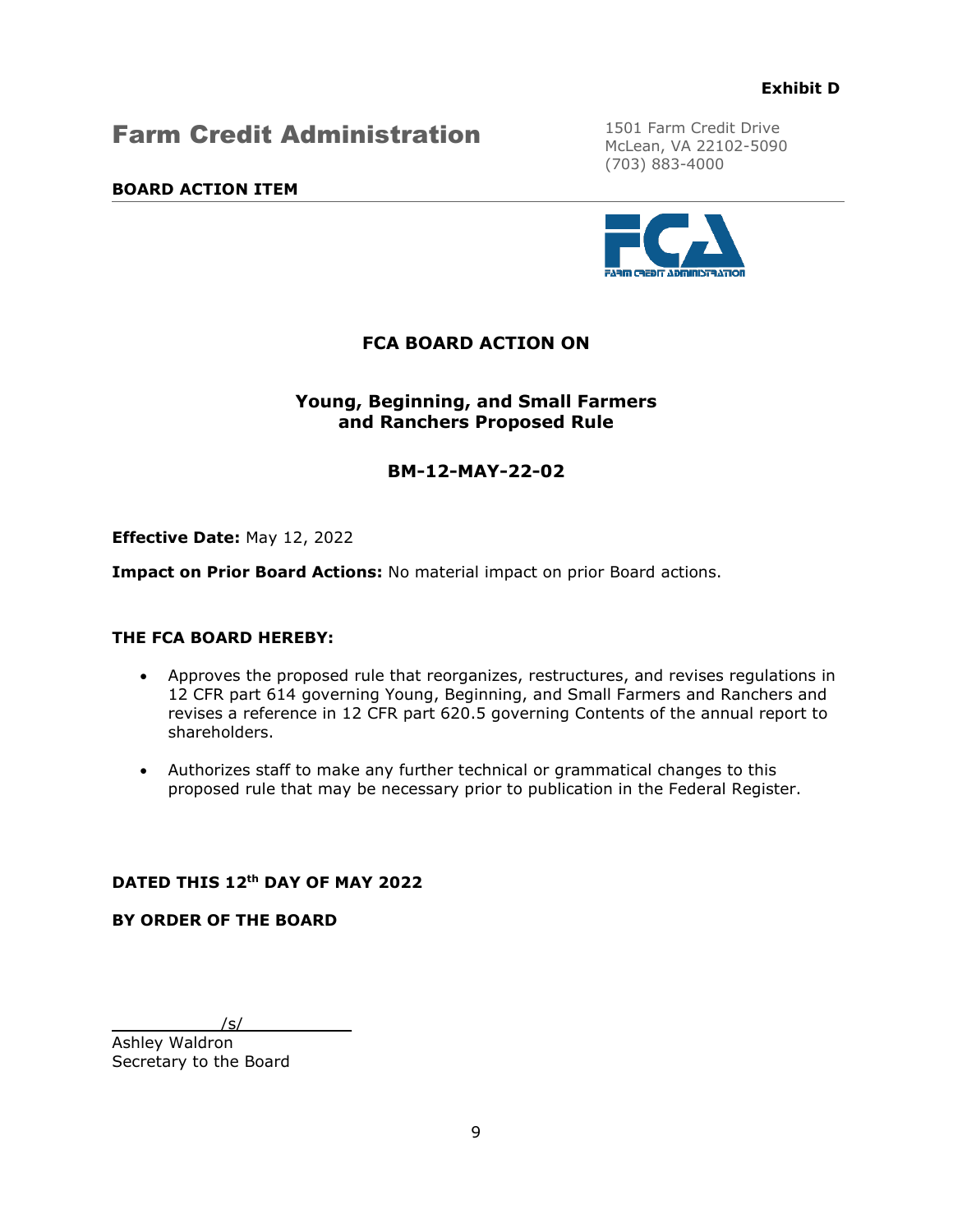**Exhibit E**

## FCS Building Association **Audit Executive Summary**

May 12, 2022

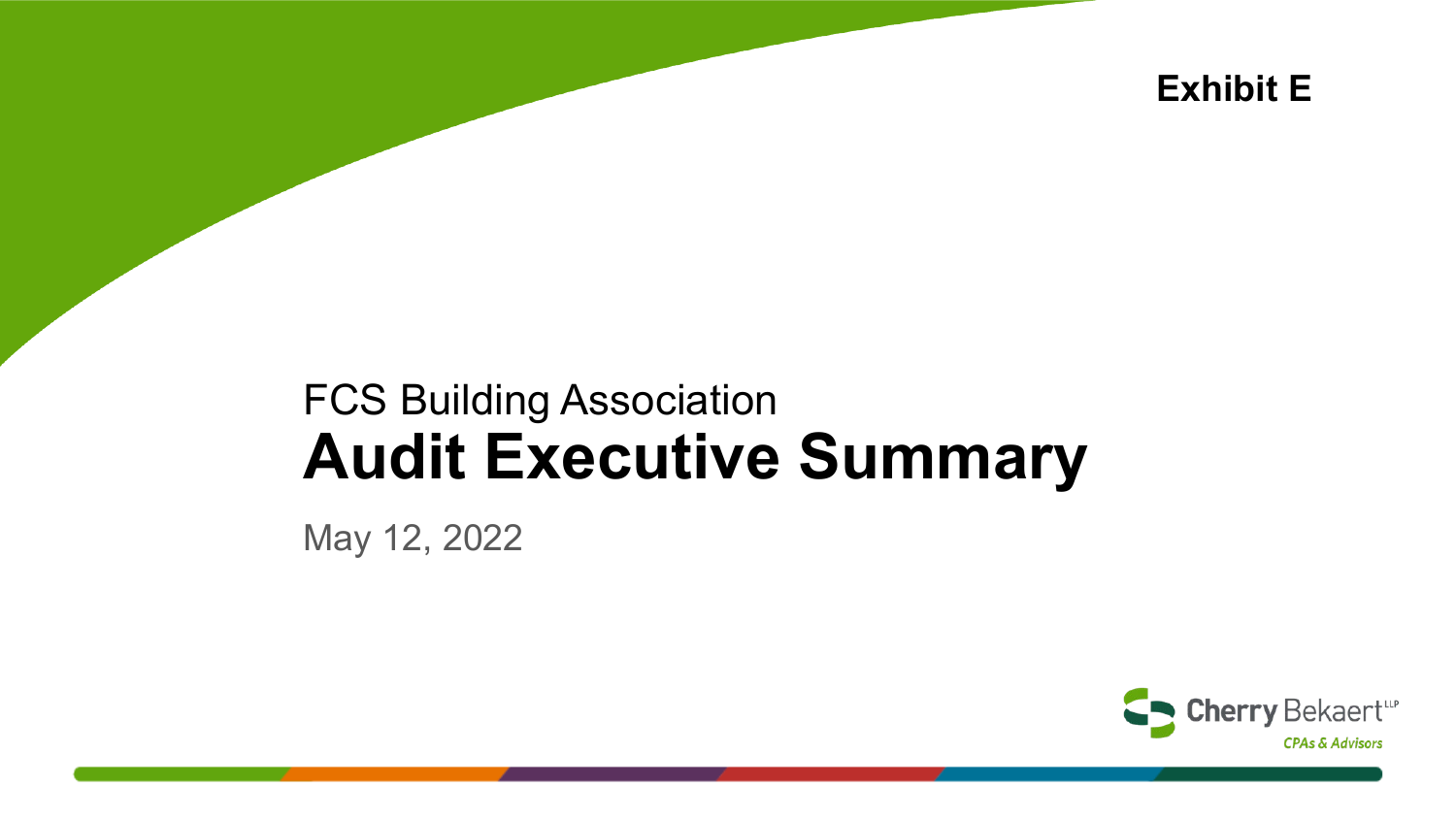## **Client Service Team**



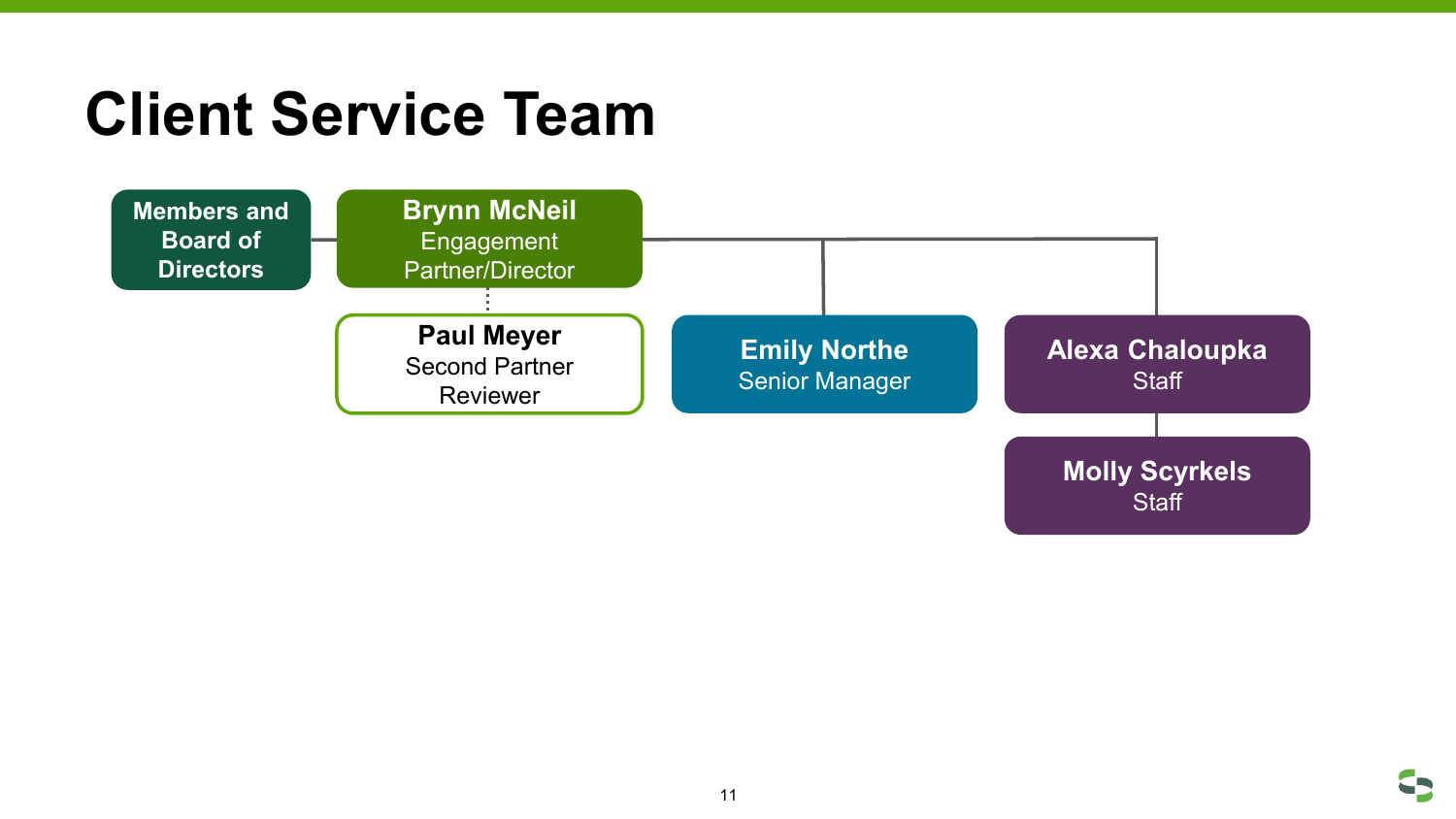

## **Agenda**

- ▶ Results of the Audit
- ▶ Significant Audit Matter
- Internal Controls
- ► Corrected and Uncorrected Misstatements
- **Required Communications**
- ► Other Matters
- ▶ Reporting Changes

This information is intended solely for the use of Members, Board of Directors, and management of FCS Building Association, and is not intended to be, and should not be, used by anyone other than these specified parties.

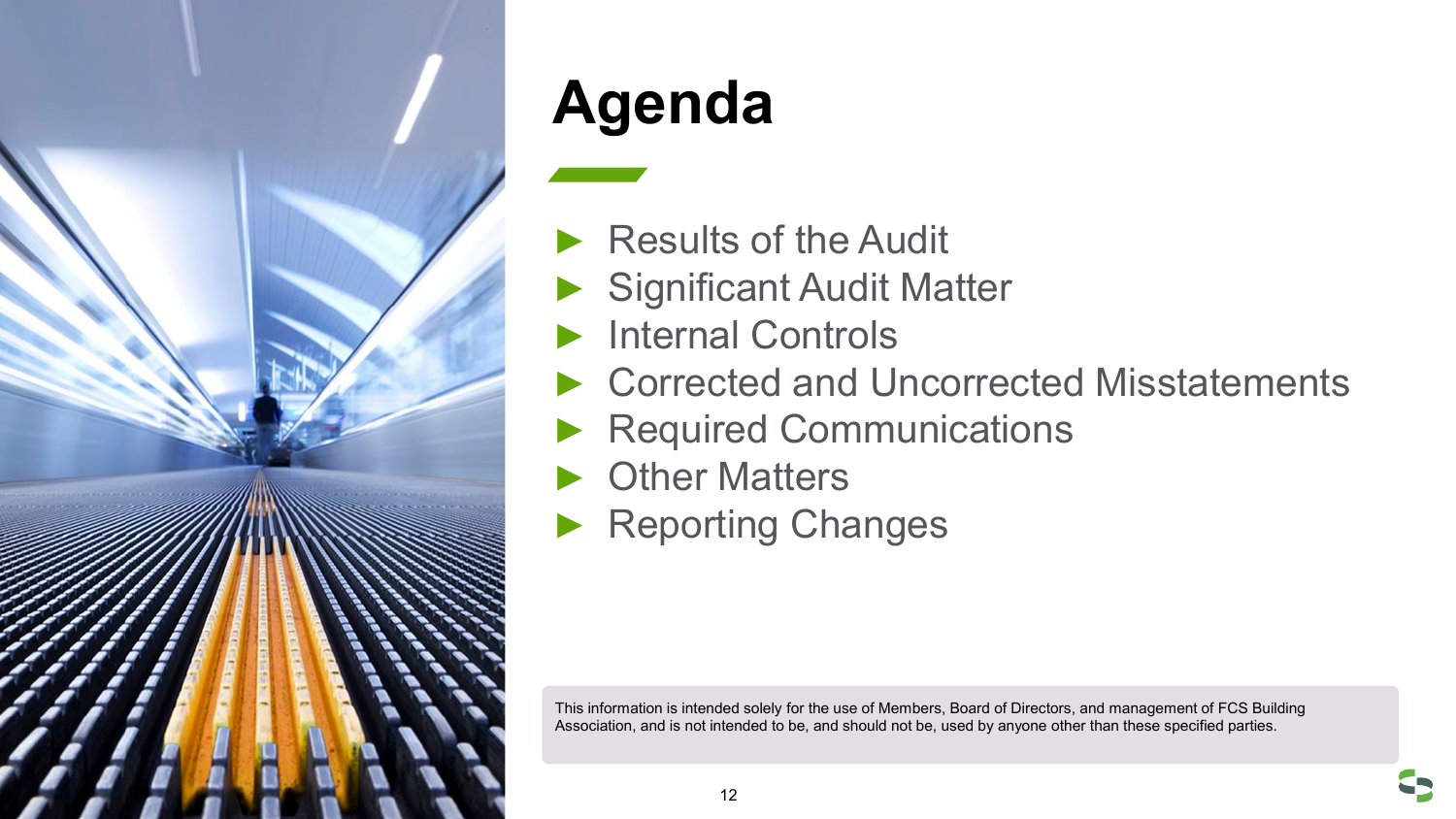## **Results of the Audit**

We have audited the financial statements of FCS Building Association (the "Company") for the year ended December 31, 2021, and have issued our report thereon dated May 6, 2022.

We have issued an unmodified opinion on the financial statements.

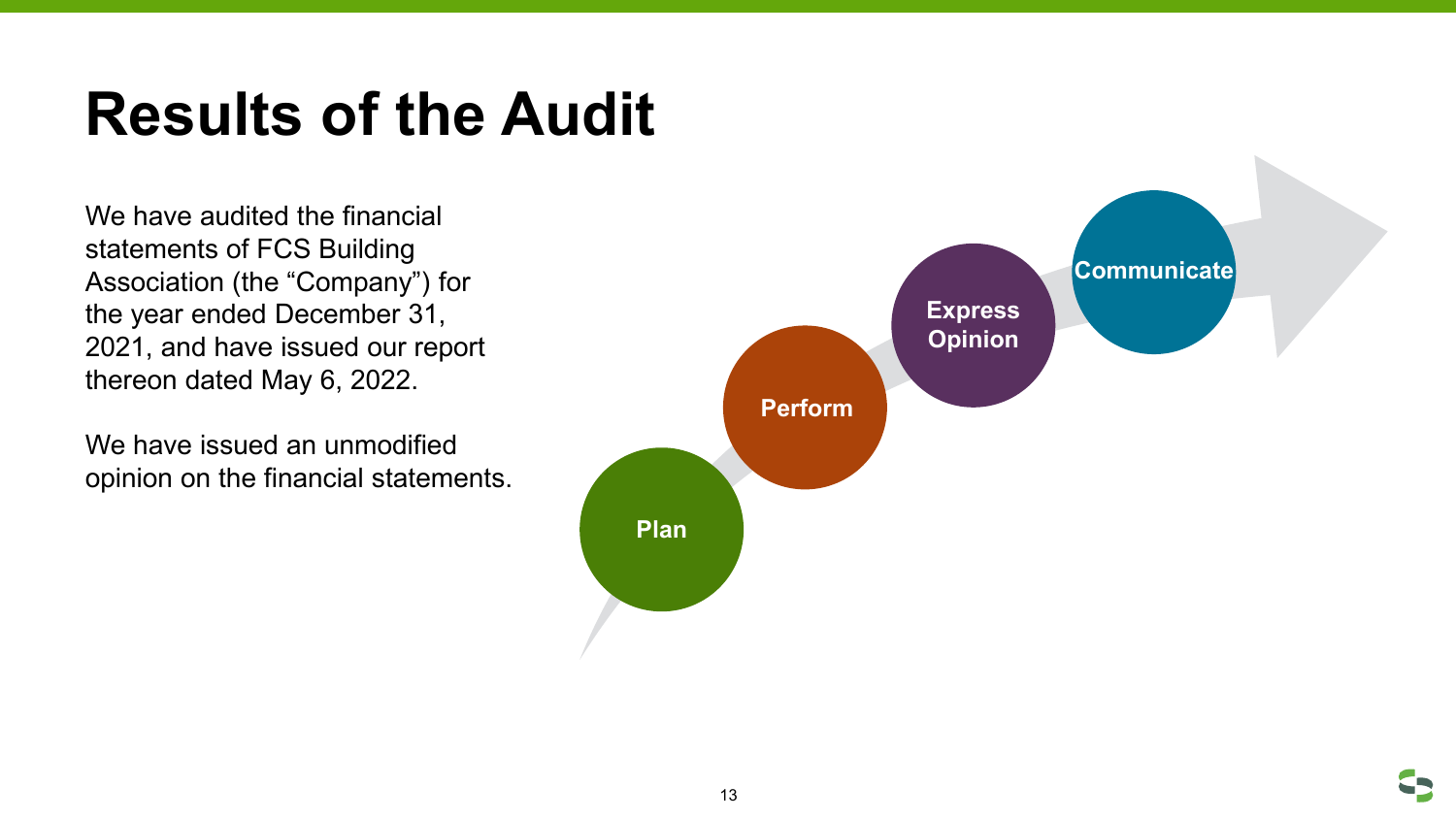## **Significant Audit Matter**

**Management override of controls**

- Exercised professional judgment.
- Obtained adequate supporting documentation.
- Performed testing over journal entries identified as non-standard. Evaluated business rationale for unusual transactions.
- Conducted walkthroughs over key controls identified through process narratives prepared by management.
- Conducted fraud inquiry discussions.
	- Reviewed management estimates for bias.

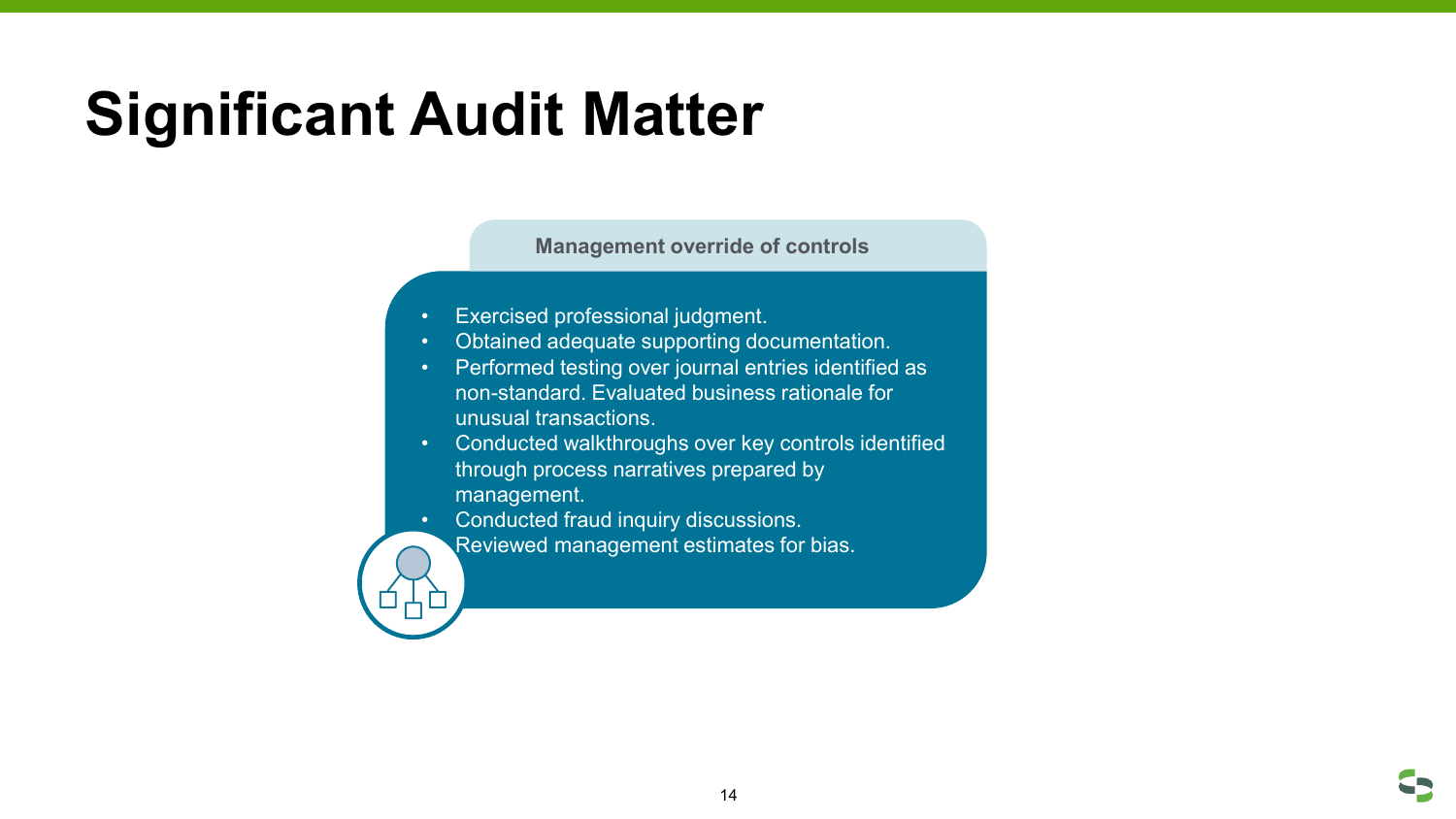## **Internal Control Communication**

In planning and performing our audit, we considered internal control over financial reporting ("internal control") as a basis for designing audit procedures that are appropriate in the circumstances for the purpose of expressing our opinion on the financial statements, but not for the purpose of expressing an opinion on the effectiveness of the Company's internal control. Accordingly, we do not express an opinion on the effectiveness of the Company's internal control.

Our consideration of internal control was for the limited purpose described in the preceding paragraph and was not designed to identify all deficiencies in internal control that might be material weaknesses or significant deficiencies and, therefore, material weaknesses or significant deficiencies may exist that were not identified. In addition, because of inherent limitations in internal control, including the possibility of management override of controls, misstatements due to error or fraud may occur and not be detected by such controls.

A deficiency in internal control exists when the design or operation of a control does not allow management or employees, in the normal course of performing their assigned functions, to prevent, or detect and correct, misstatements on a timely basis.

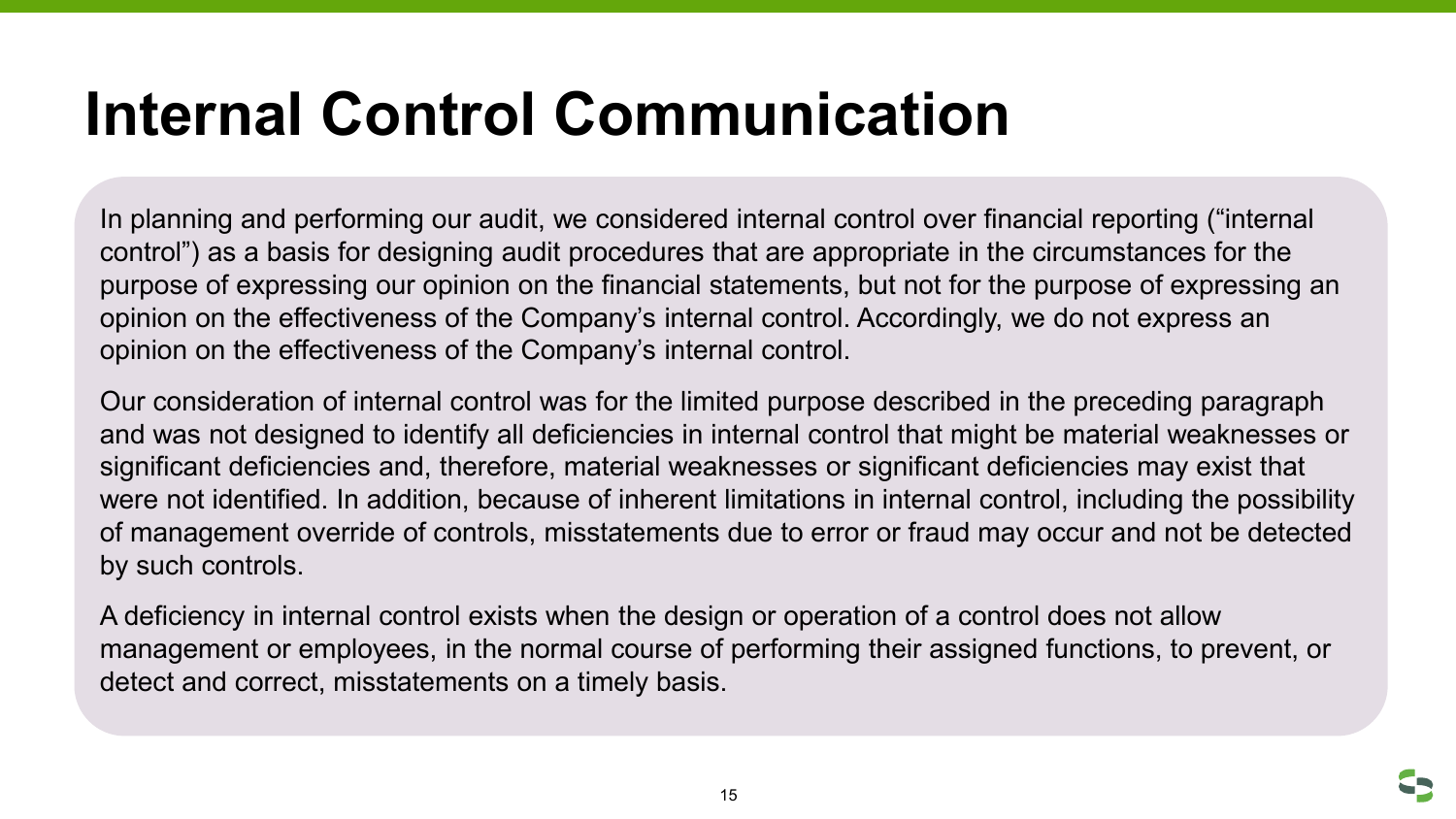## **Internal Control Communication**

 A material weakness is a deficiency, or a combination of deficiencies in internal control, such that there is a reasonable possibility that a material misstatement of the Company's financial statements will not be prevented, or detected and corrected, on a timely basis.

### **Material Weakness National Contract of Contract Contract On the Material Mediciency**

 A significant deficiency is a deficiency, or a combination of deficiencies, in internal control that is less severe than a material weakness, yet important enough to merit attention by those charged with governance.

We noted no deficiencies that we believe to be material weaknesses.

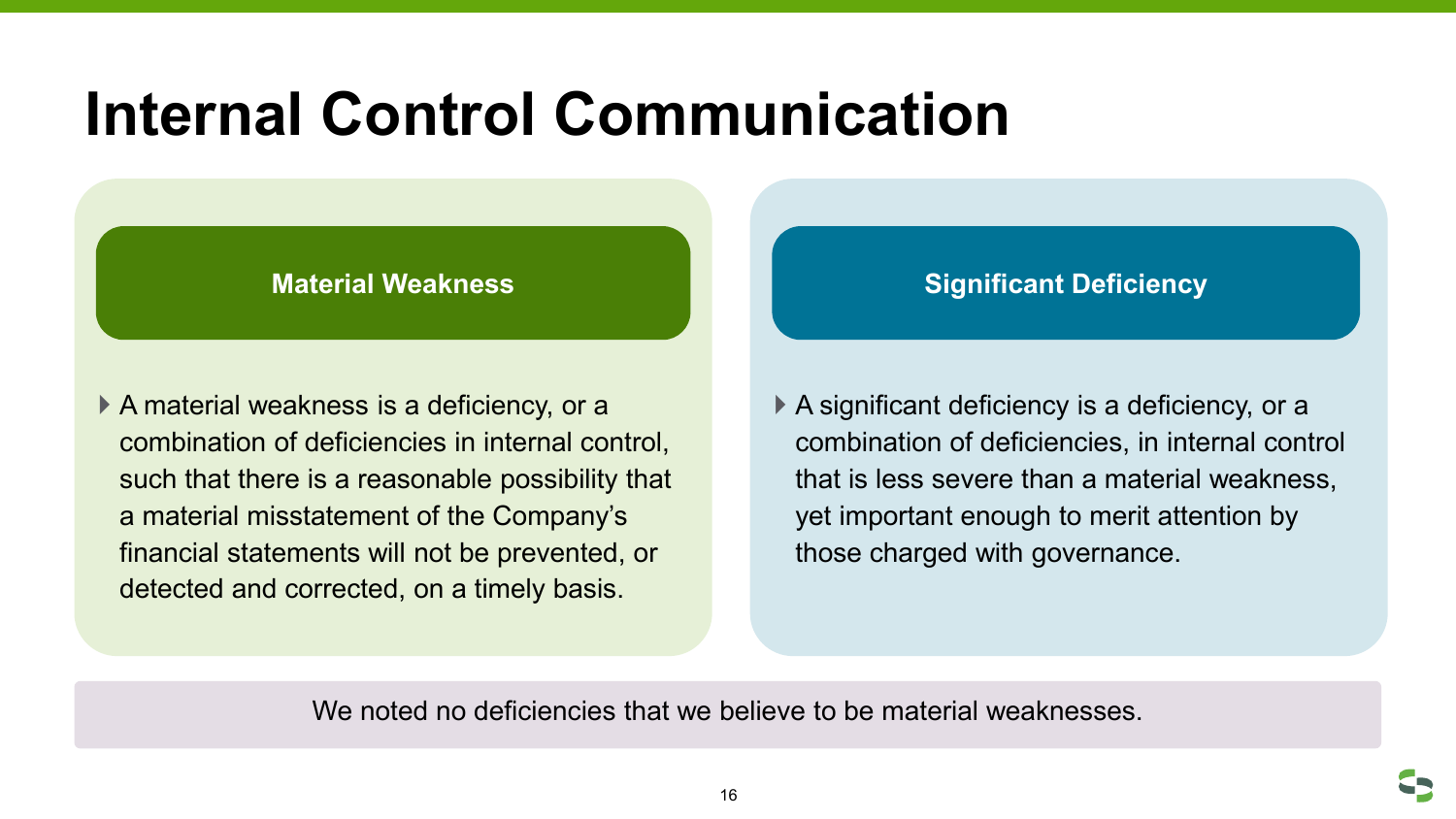## **Corrected and Uncorrected Misstatements**

Professional standards require us to accumulate all misstatements identified during the audit, other than those that are clearly trivial, and communicate them to the appropriate level of management.

**Corrected Misstatements**

▶ None noted.

**Uncorrected Misstatements**

▶ None noted.

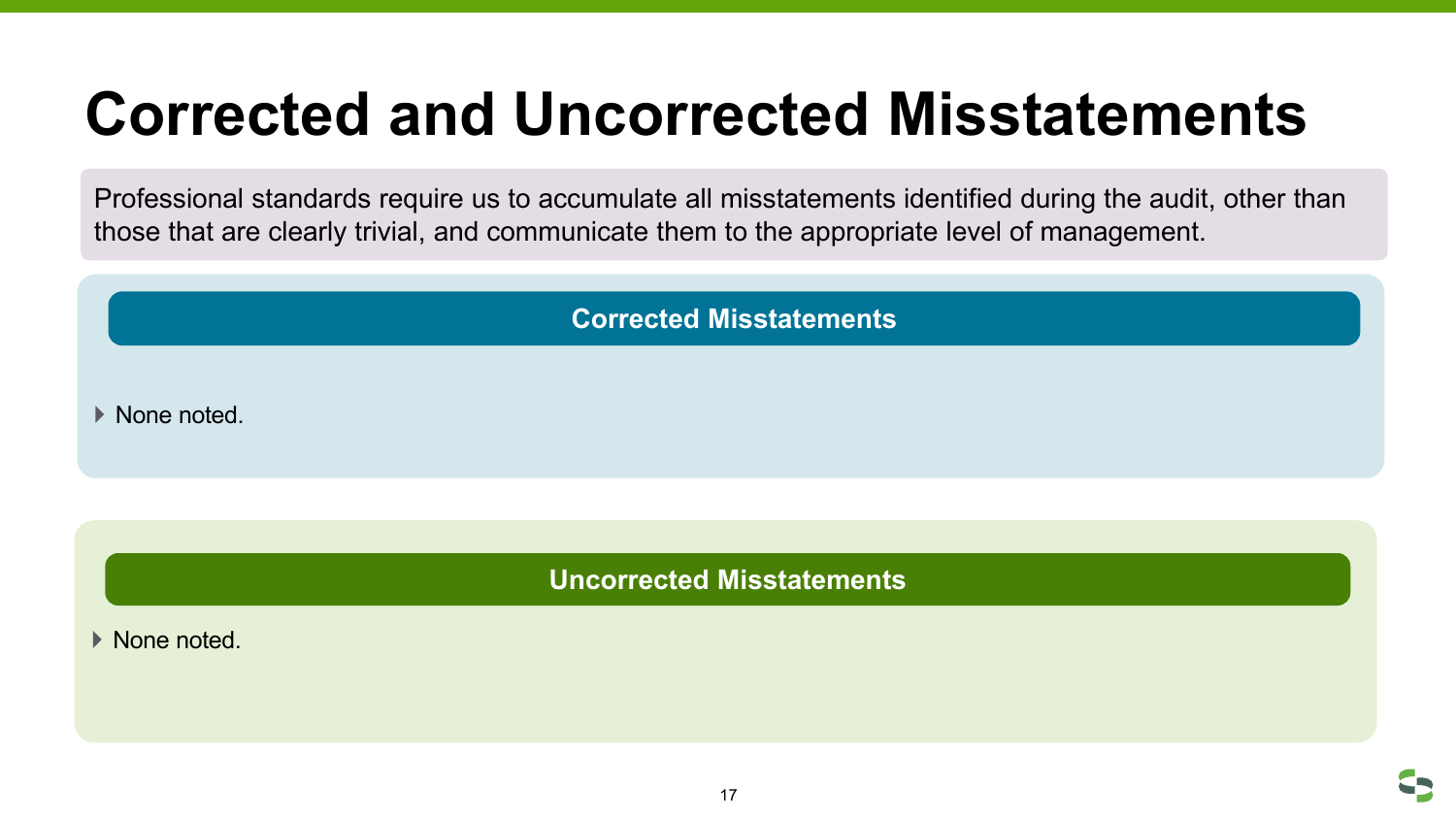Management is responsible for the selection and use of appropriate accounting policies. The significant accounting policies used by the Company are described in Note 2 to the financial statements.

No new accounting policies were adopted and the application of existing policies was not changed during the year. We noted no inappropriate accounting policies or practices.

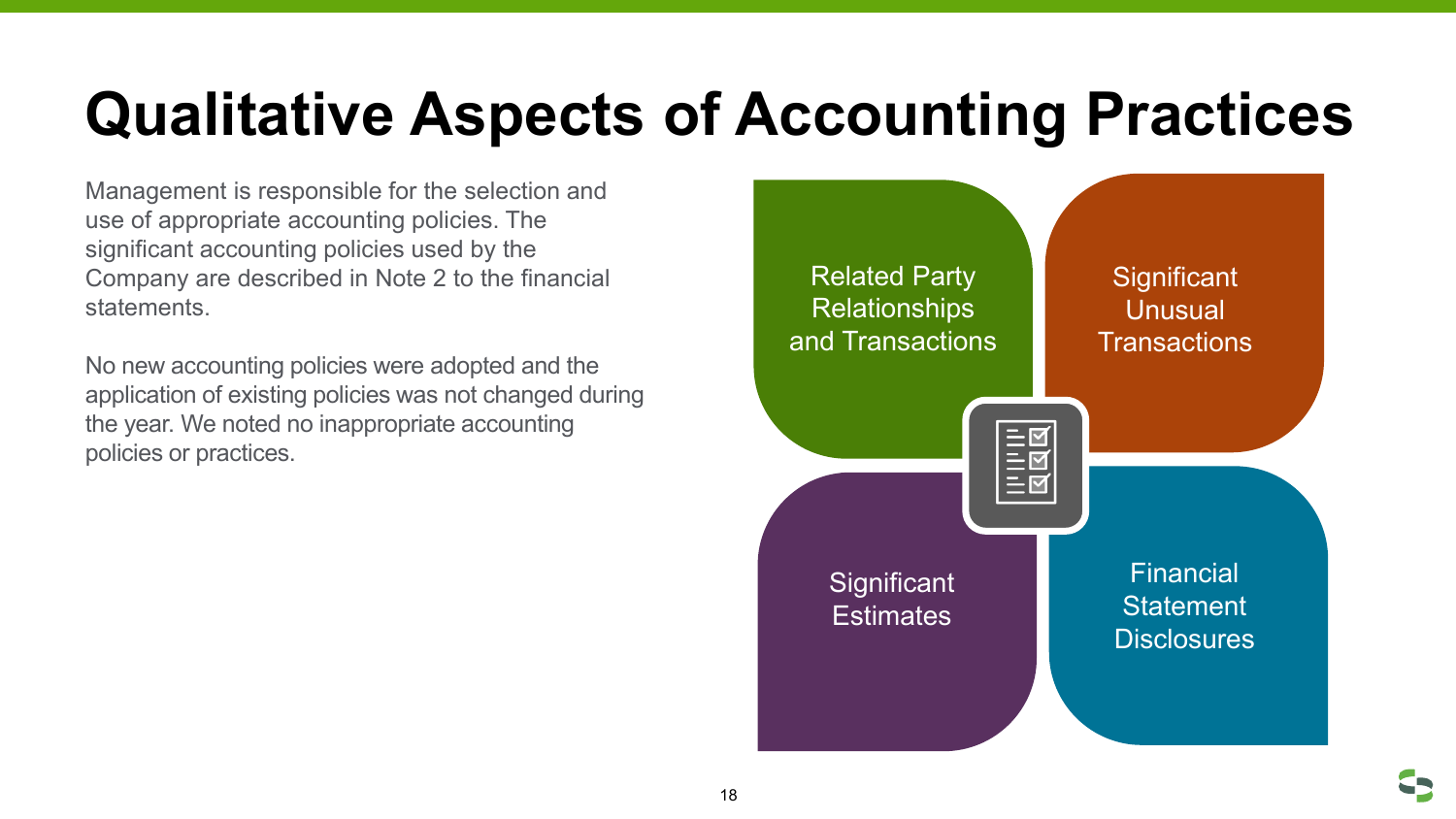As part of our audit, we evaluated the Company's identification of, accounting for, and disclosure of the Company's relationships and transactions with related parties as required by professional standards.

We noted none of the following:

- Related parties or related party relationships or transactions that were previously undisclosed to us;
- Significant related party transactions that have not been approved in accordance with the Company's policies or procedures or for which exceptions to the Company's policies or procedures were granted;
- Significant related party transactions that appeared to lack a business purpose;
- Noncompliance with applicable laws or regulations prohibiting or restricting specific types of related party transactions;
- Difficulties in identifying the party that ultimately controls the entity.



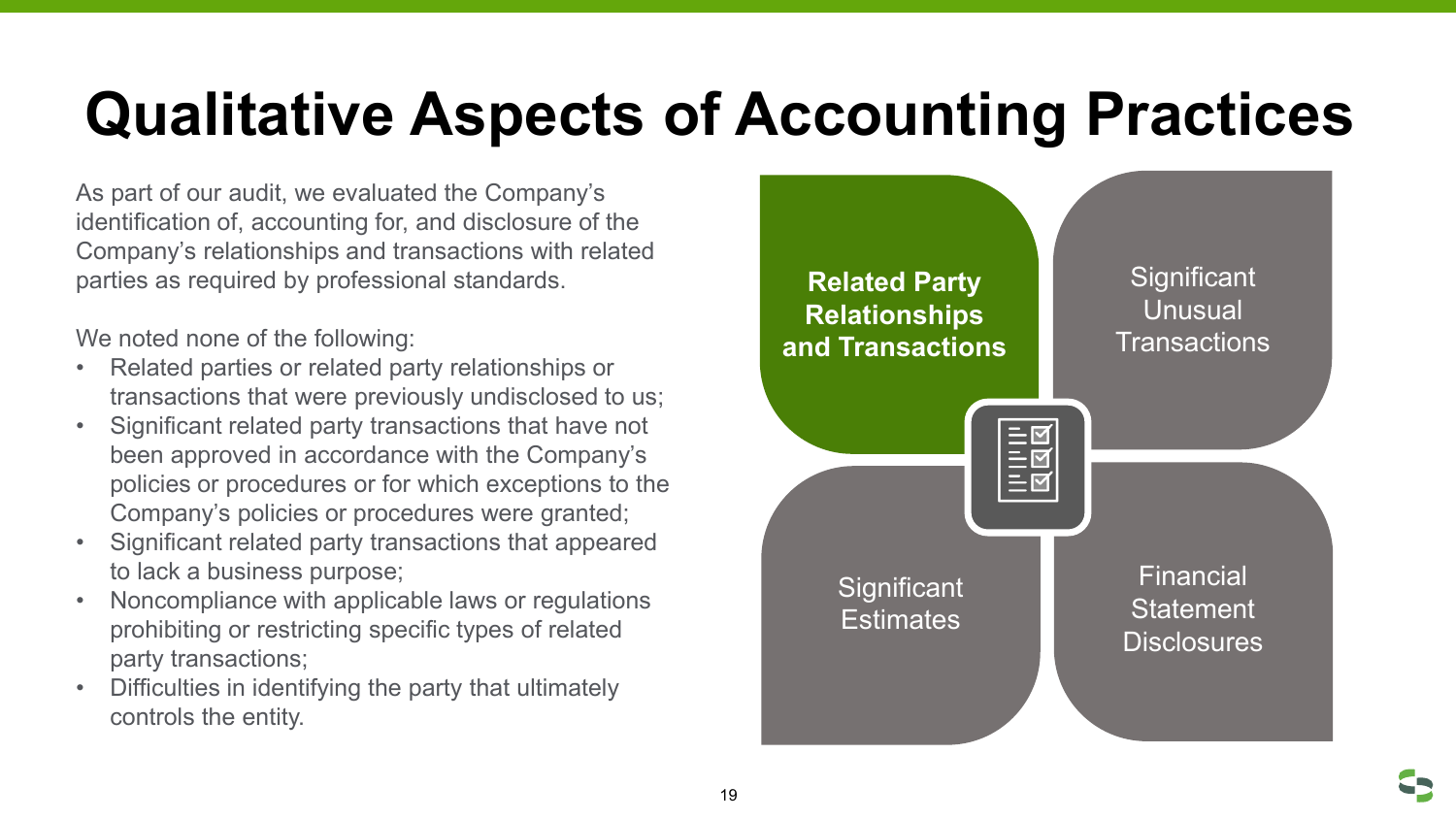We noted no transactions entered into by the Company during the year for which there is a lack of authoritative guidance or consensus. All significant transactions have been recognized in the financial statements in the proper period.

For purposes of this letter, professional standards define significant unusual transactions as transactions that are outside the normal course of business for the Company or that otherwise appear to be unusual due to their timing, size or nature. We noted no significant unusual transactions during our audit.

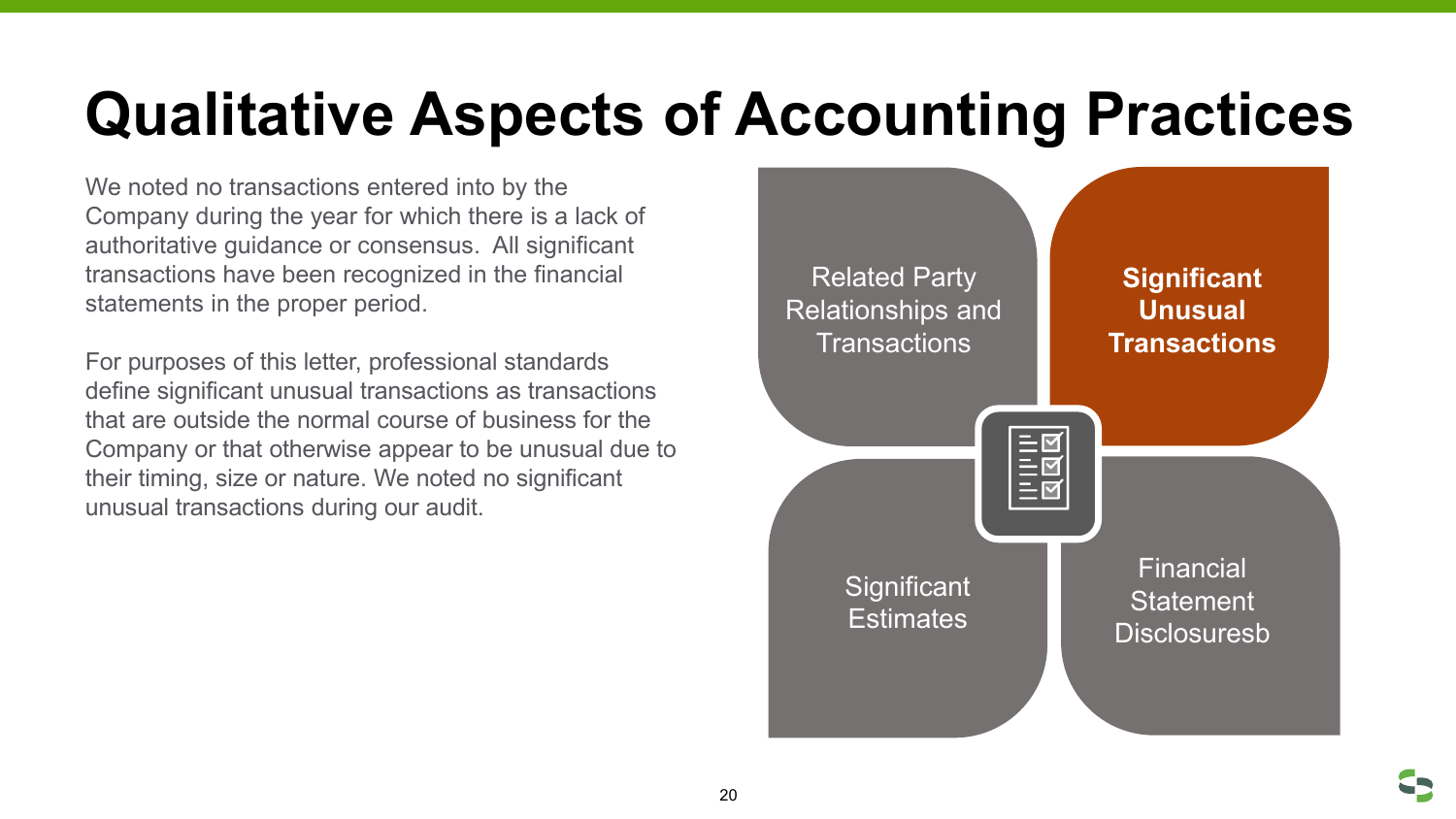Accounting estimates are an integral part of the financial statements prepared by management and are based on management's knowledge and experience about past and current events and assumptions about future events. Certain accounting estimates are particularly sensitive because of their significance to the financial statements and because of the possibility that future events affecting them may differ significantly from those expected. The most sensitive estimates affecting the financial statements were:

Management's estimate of useful lives and depreciation methods for property and equipment which are based on past experience, industry standards, current asset condition and other risks inherent to property and equipment. We evaluated the key factors and assumptions used to develop the estimates above in determining that it is reasonable in relation to the financial statements taken as a whole.



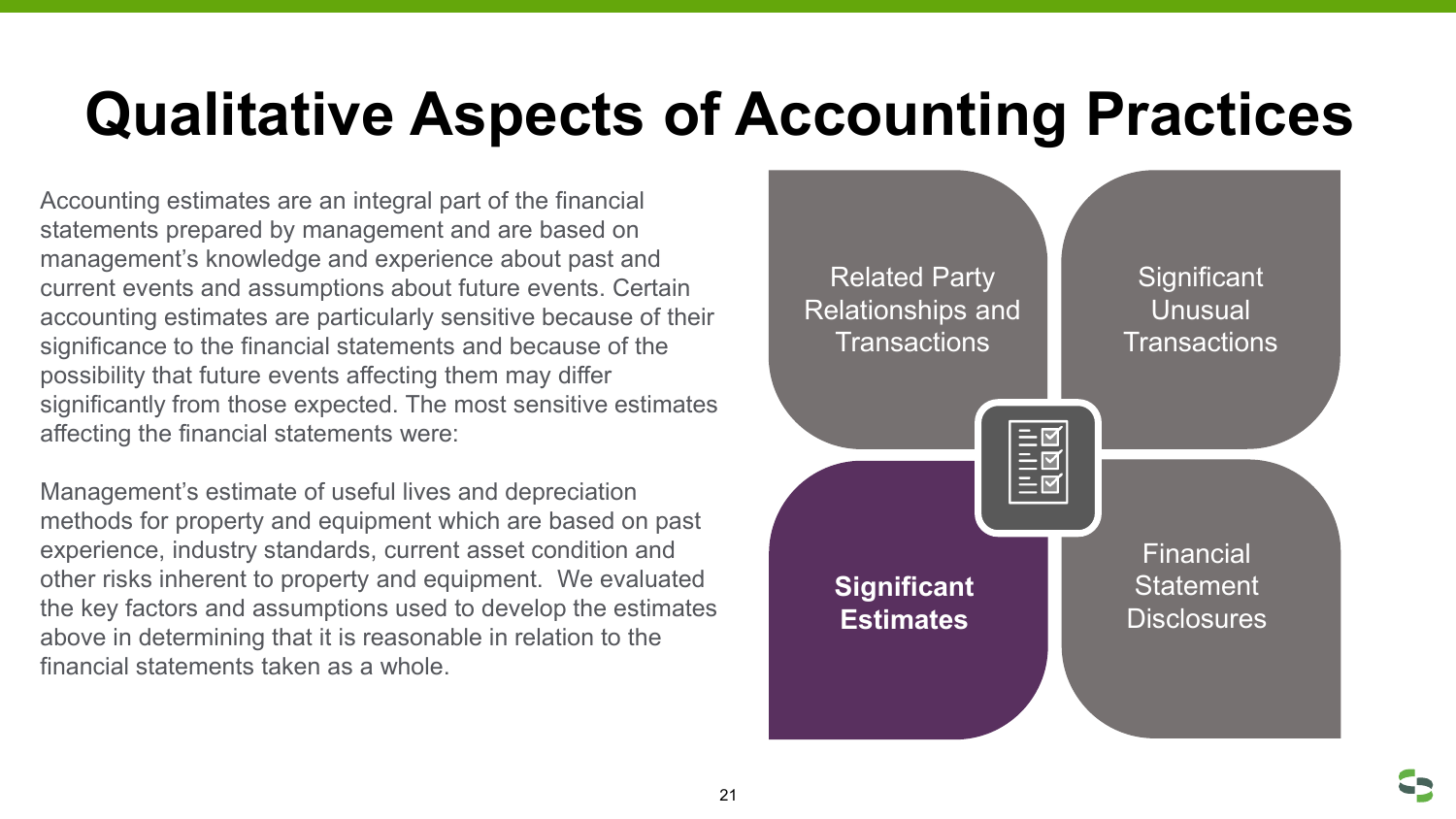The financial statement disclosures are neutral, consistent, and clear.



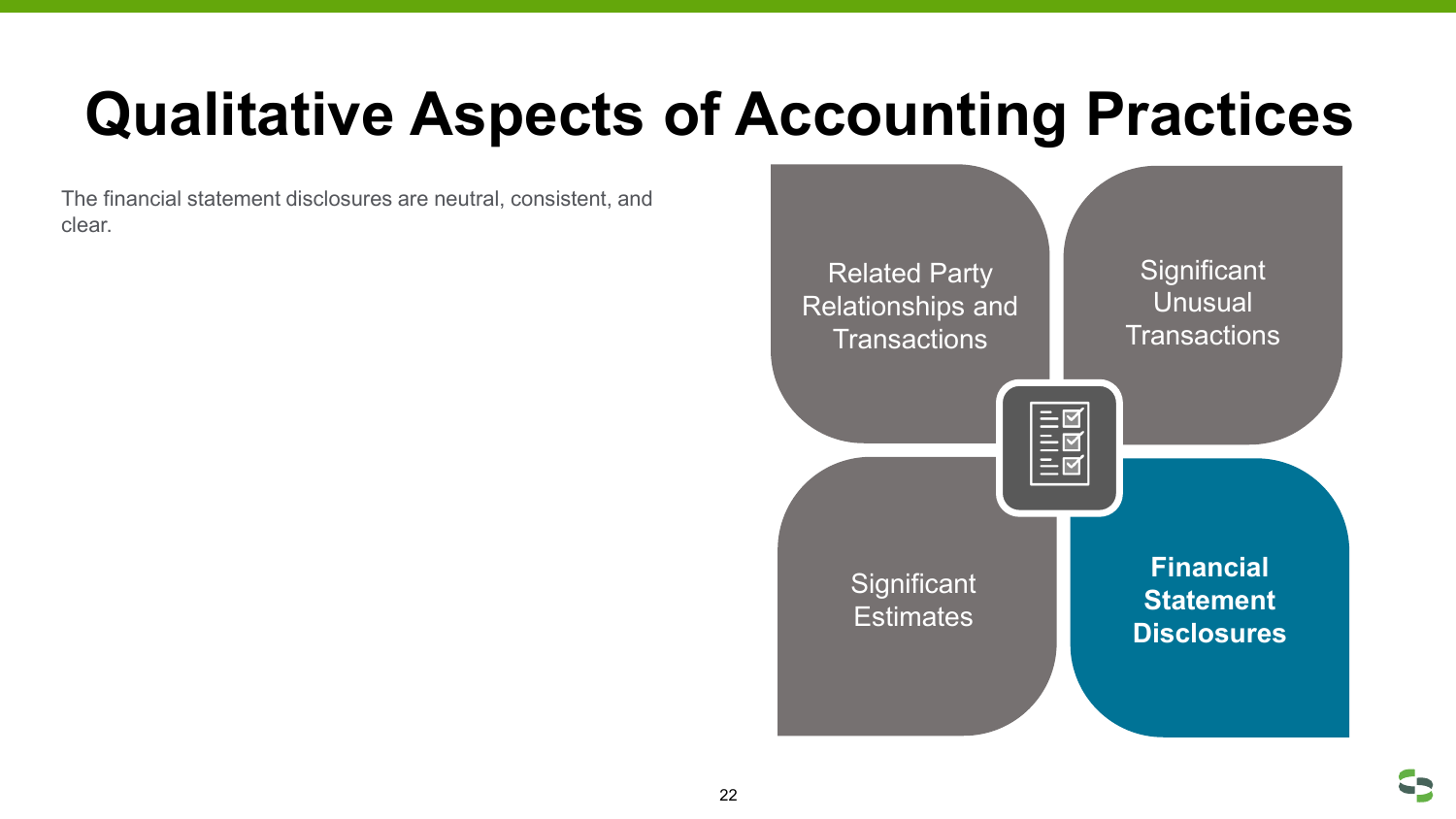## **Independence Considerations**

- ▶ Our audit team provided a nonattest service by assisting the Company with drafting the financial **statements**
- ▶ For all nonattest services we perform, you are responsible for designating a competent employee to oversee the services, make any management decisions, perform any management functions related to the services, evaluate the adequacy of the services, and accept overall responsibility for the results of the services.

### **Nonattest Services Independence Conclusion**

- ▶ We are not aware of any other circumstances or relationships that create threats to auditor independence.
- We are independent of the Company and have met our other ethical responsibilities in accordance with the relevant ethical requirements relating to our audits.

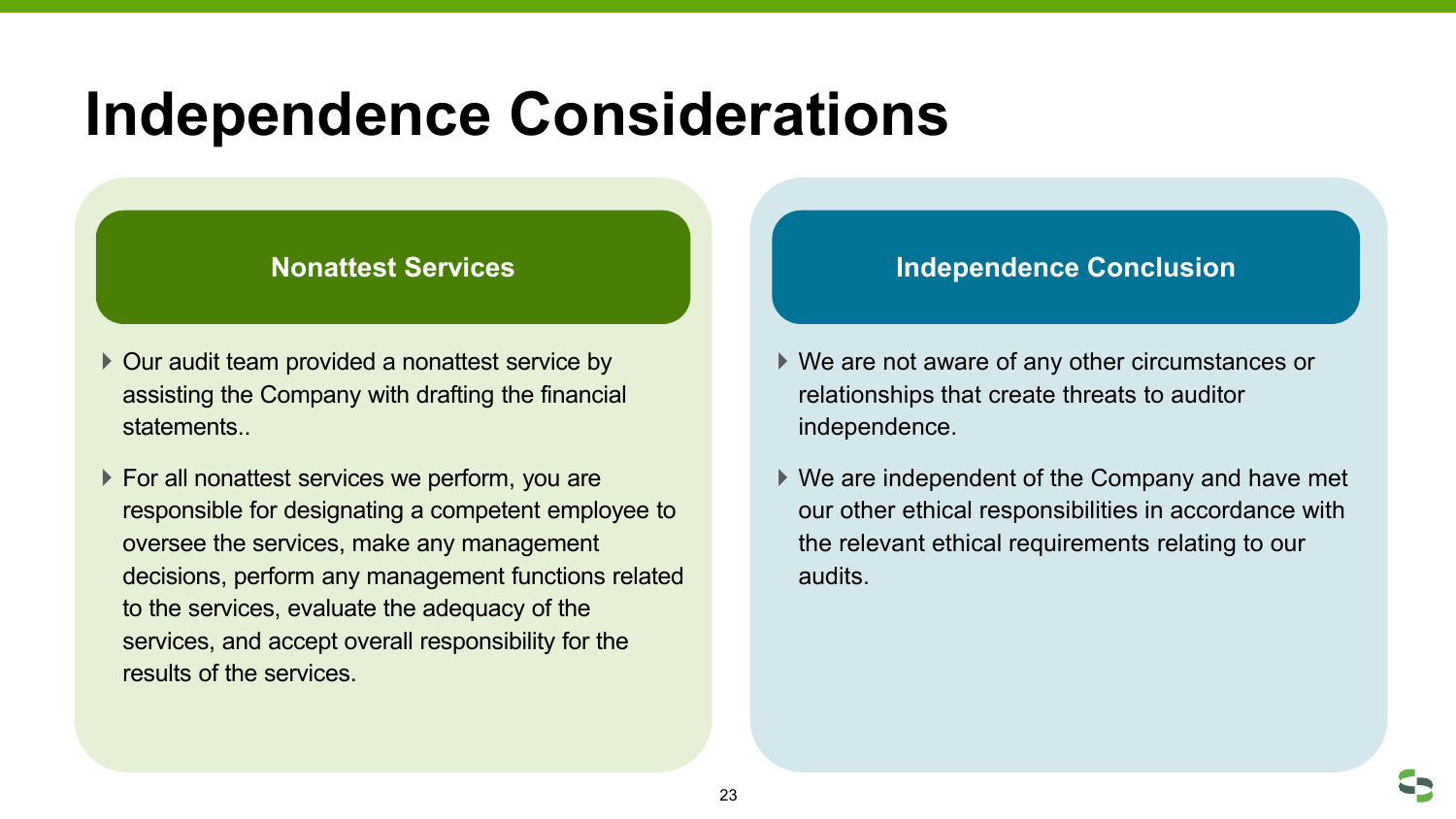## **Other Required Communications**

### **Difficulties Encountered**

We encountered no significant difficulties in dealing with management in performing and completing our audit.

### **Disagreements with Management**

Includes disagreements on a financial accounting, reporting, or auditing matter, whether or not resolved to our satisfaction, that could be significant to the financial statements or the auditor's report.

We are pleased to report that no such disagreements arose during the course of our audit.

### **Auditor Consultations**

We noted no matters that are difficult or contentious for which the auditor consulted outside the engagement team.

### **Management Representations**

We have requested certain representations from management that are included in the management representation letter dated May 6, 2022.b

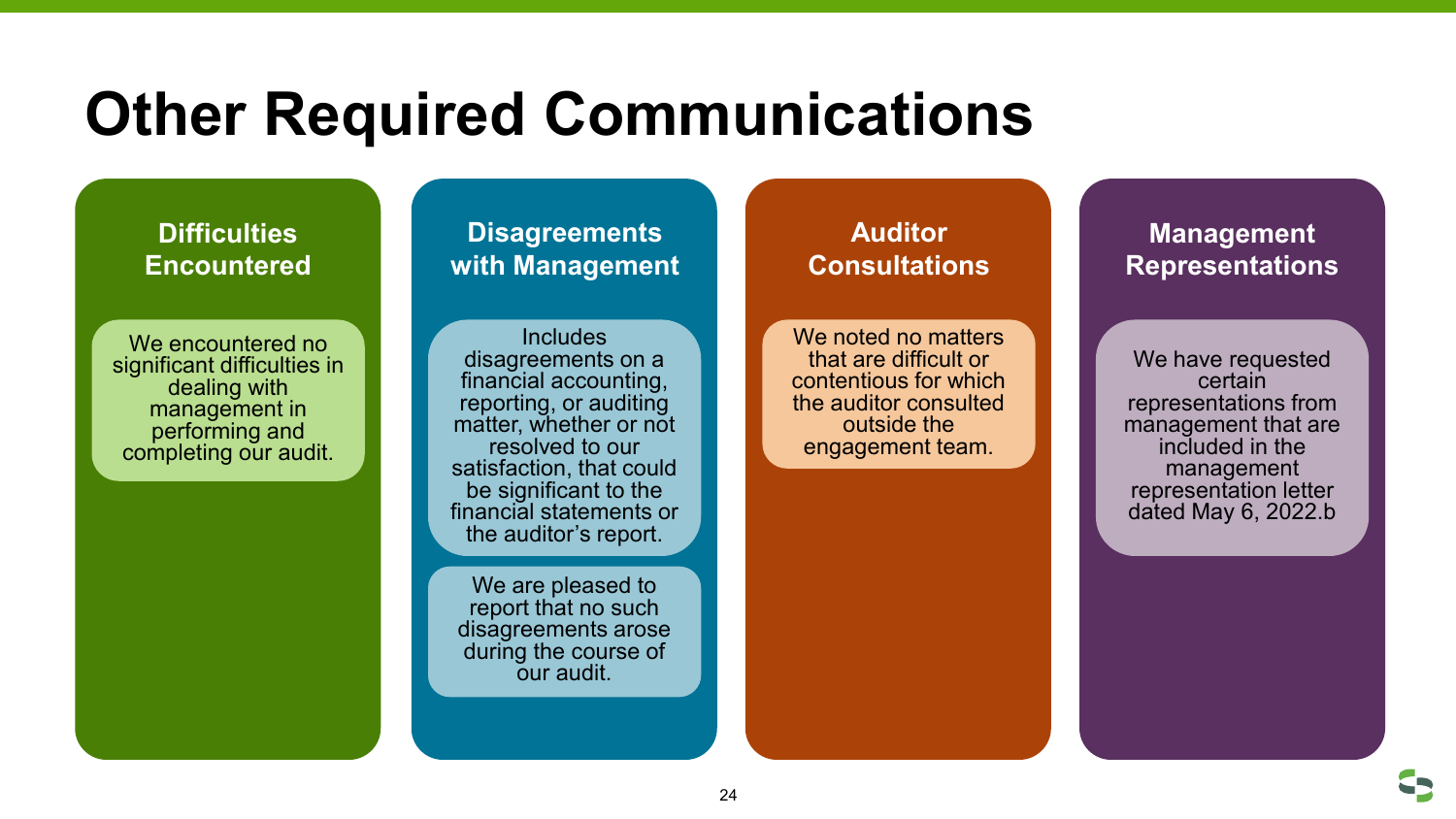## **Other Required Communications**

### **Management Consultations**

In some cases, management may decide to consult with other accountants about auditing and accounting matters, similar to obtaining a "second opinion" on certain situations.

To our knowledge, there were no such consultations with other accountants.

### **Other Findings or Issues**

We generally discuss a variety of matters, including the application of accounting principles and auditing standards, with management each year.

These discussions occurred in the normal course of our professional relationship and our responses were not a condition to our retention.

### **Fraud and Illegal Acts**

As of the date of this presentation no fraud, illegal acts, or violations of laws and regulations noted.

### **Going Concern**

No events or conditions noted that indicate substantial doubt about the entity's ability to continue as a going concern.

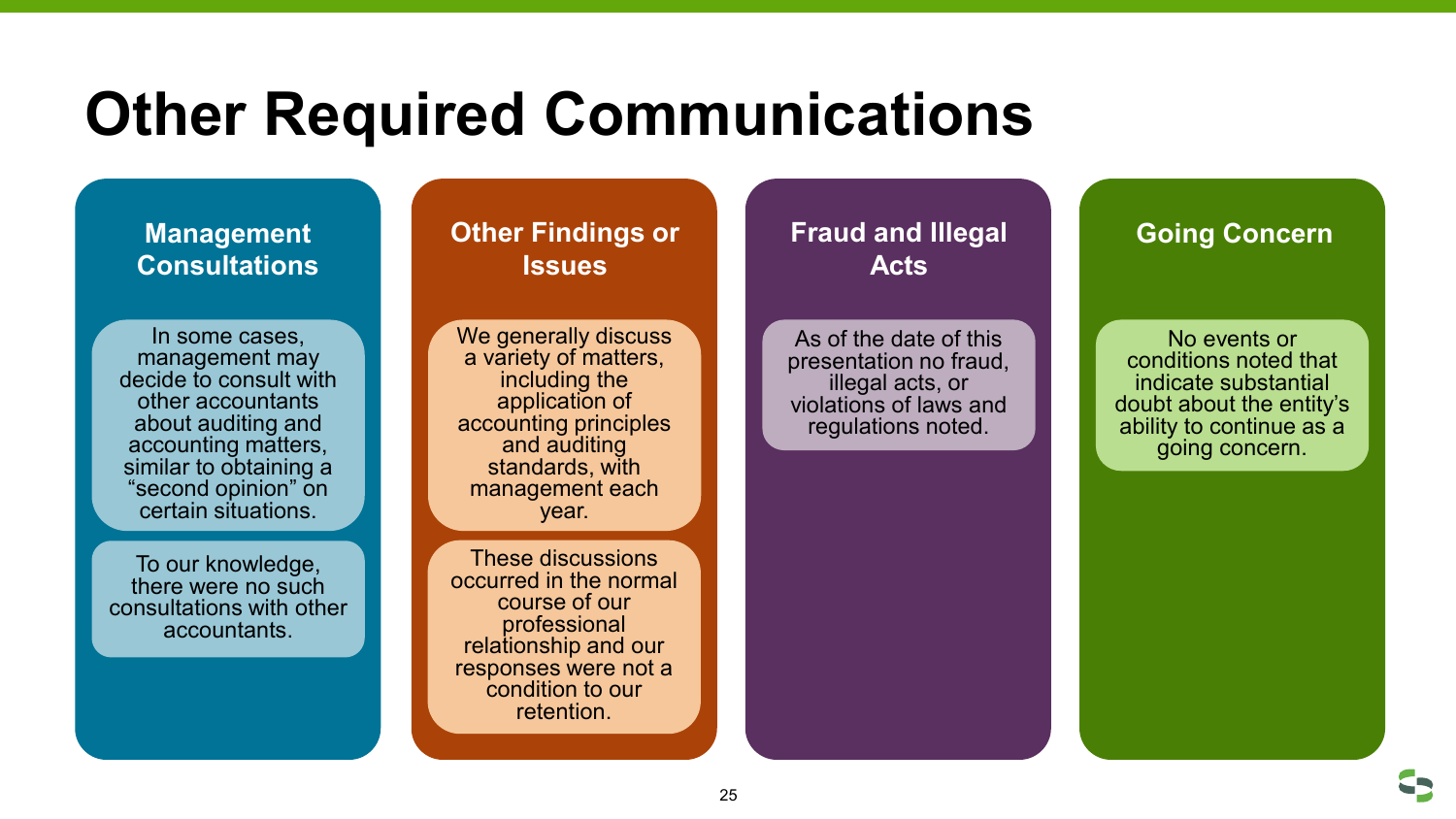# **Upcoming Financial Reporting Changes**

These standards will be effective for the Company in the upcoming years and may have a significant impact on the Company's financial reporting.

We would be happy to discuss with management the potential impacts on the Company's financial statements and how we may be able to assist in the implementation efforts.

ASU 2016-02 and related amendments – Leases (Topic 842)

Financial Instruments - Credit Losses (Topic 326): Measurement of Credit Losses on Financial **Instruments** 

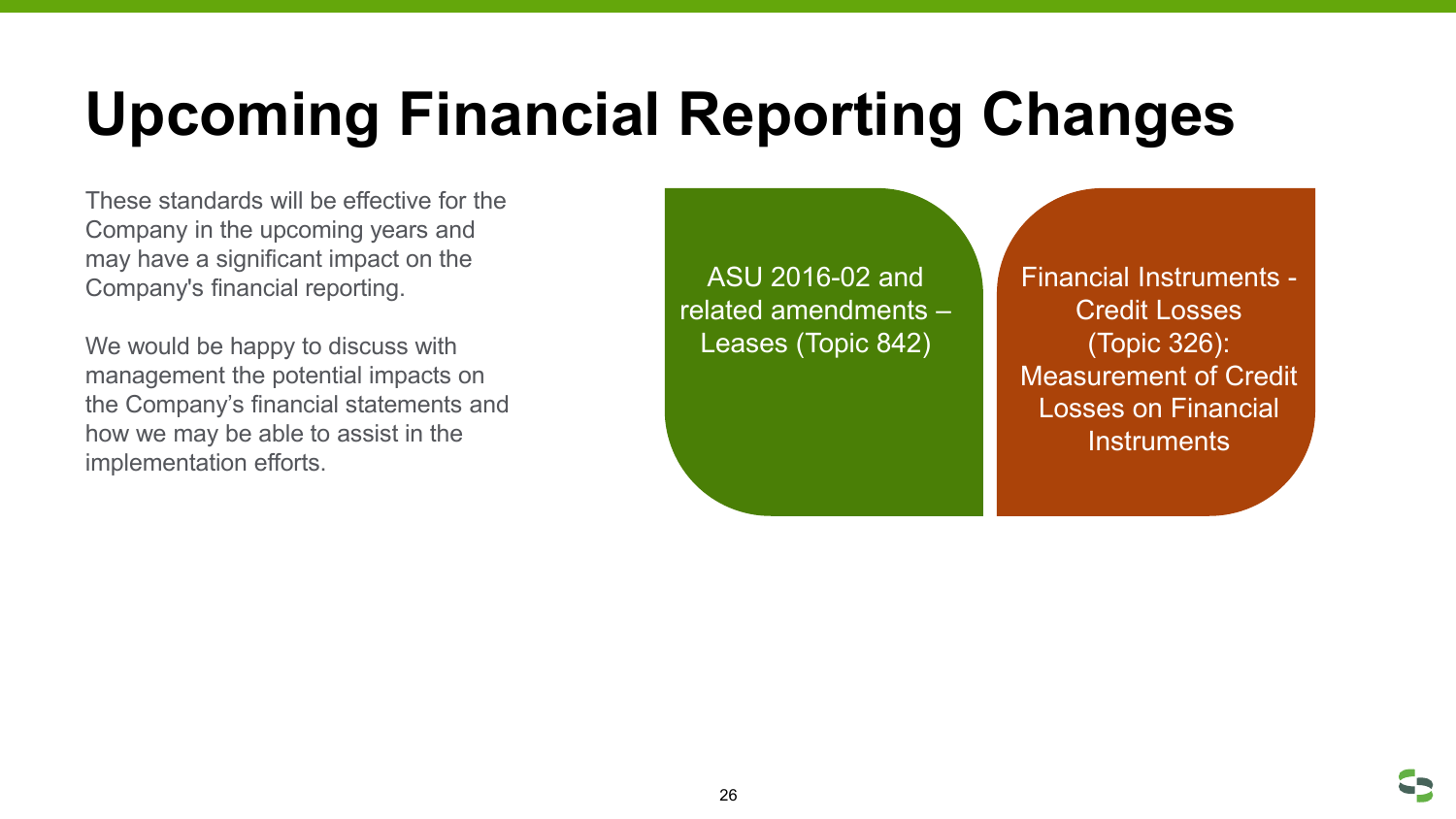## **Questions?**

### **Brynn McNeil, CPA**

**Partner** bmcneil@cbh.com 703.584.8350

### **Emily Northe, CPA**

Senior Manager enorthe@cbh.com 703.584.6137

#### **About Cherry Bekaert**

2021 Cherry Bekaert LLP. All Rights Reserved. This material has been prepared for general informational purposes only and is not intended to be relied upon as tax, accounting, or other professional advice. Before taking any action, you should consult a professional advisor familiar with your particular facts and circumstances.



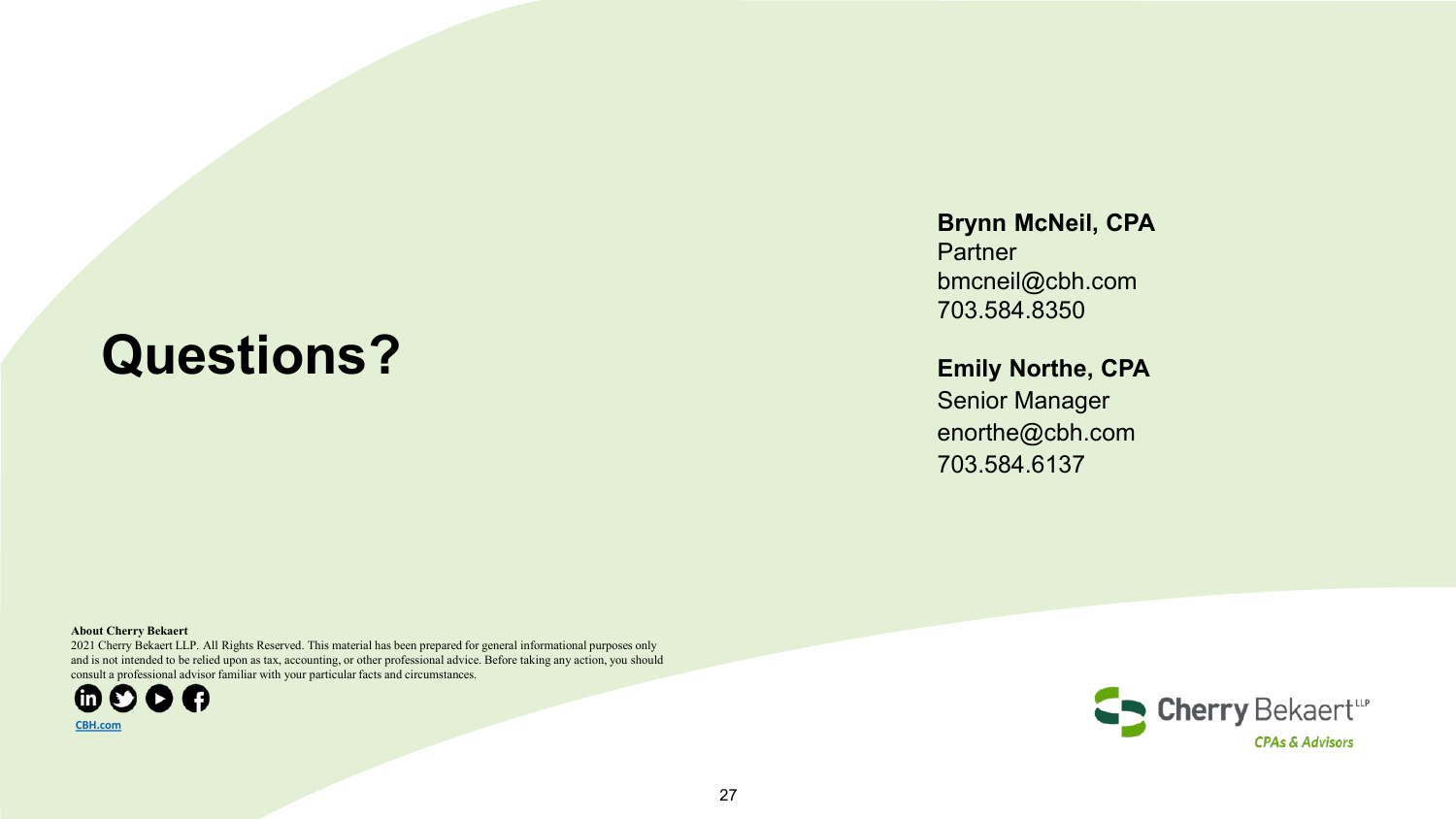#### **Statement by Chairman Glen R. Smith**

### **Young, Beginning, and Small Farmers and Ranchers Proposed Rule**

### **Farm Credit Administration Board Meeting**

### **May 12, 2022**

The passage of today's proposed YBS rule is an exciting day for the Farm Administration, the Farm Credit System, and America's future generations of young, beginning, and small farmers and ranchers.

I would like to first thank my fellow board member, Jeff Hall, for his support and early recognition of the important role of data in agency business including YBS, well before I came to FCA. This led to the creation of the new Office of Data Analytics and Economics which has been instrumental in modernizing the collection of YBS data in recent years.

YBS has long been cited as an important reason the Farm Credit System is worthy of its government sponsored enterprise or (GSE) status and the important benefits assigned to it. The system has been telling this story and it's a great story to tell. But today's political and business climate DEMAND more than just a good story; it DEMANDS facts backed up by data, more importantly progress backed up by data.

In time, I firmly believe this linkage of data with best practices and growth will become a valuable tool - actually more of a tool, rather than a rule in helping system institutions to advance their YBS programs.

This is a proud day for our YBS workgroups here at FCA and represents an impressive collaborative effort between ORP, OE, OGC and ODAE. The board thanks you and tomorrow's farmers and ranchers thank you for your hard work and dedication.